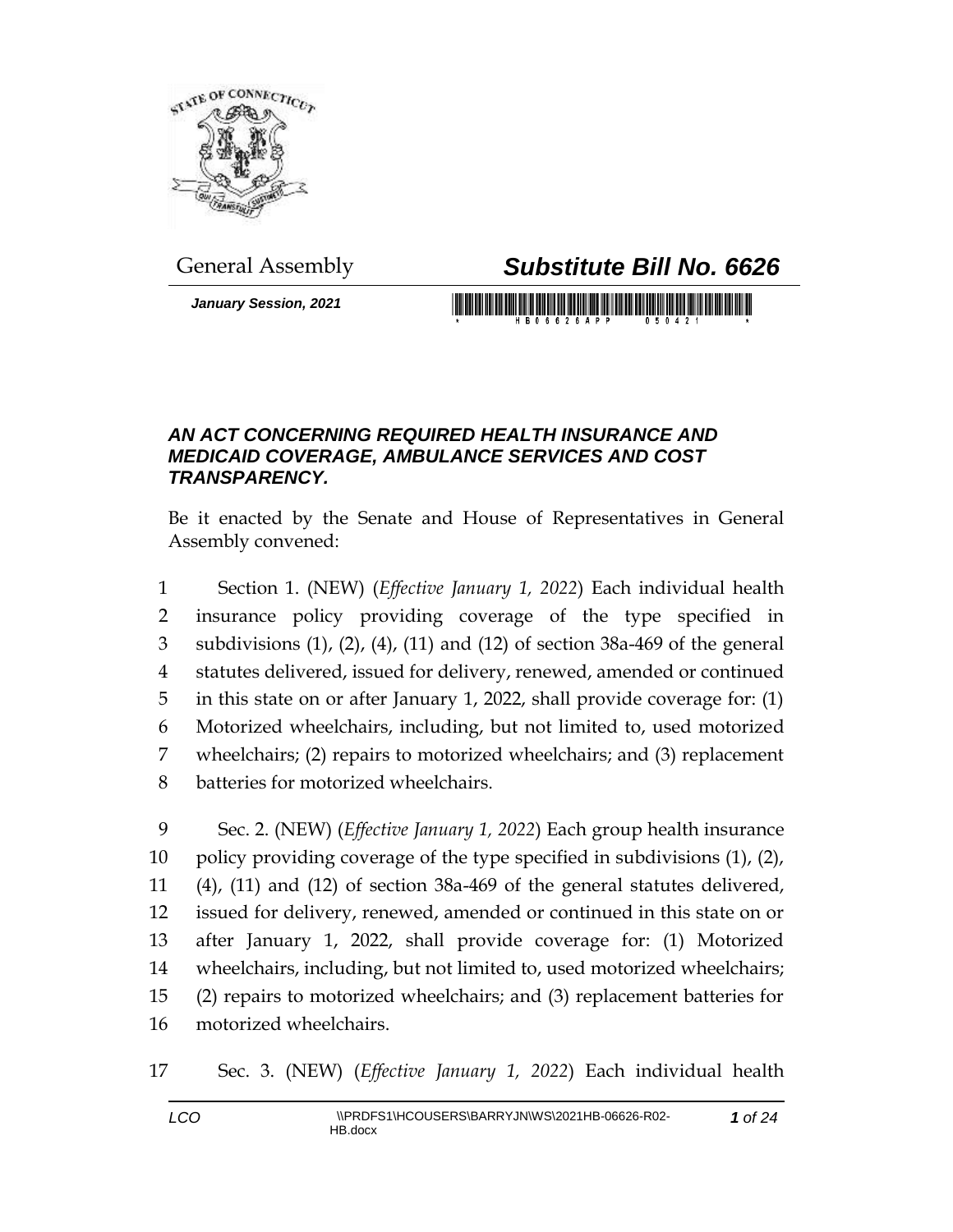insurance policy providing coverage of the type specified in subdivisions (1), (2), (4), (11) and (12) of section 38a-469 of the general statutes delivered, issued for delivery, renewed, amended or continued in this state on or after January 1, 2022, shall provide coverage for: (1) A unilateral cochlear implant, and unilateral cochlear implant surgery, for an insured who has been diagnosed with unilateral hearing loss; and (2) bilateral cochlear implants, and bilateral cochlear implant surgery, for an insured who has been diagnosed with bilateral hearing loss.

 Sec. 4. (NEW) (*Effective January 1, 2022*) Each group health insurance policy providing coverage of the type specified in subdivisions (1), (2), (4), (11) and (12) of section 38a-469 of the general statutes delivered, issued for delivery, renewed, amended or continued in this state on or after January 1, 2022, shall provide coverage for: (1) A unilateral cochlear implant, and unilateral cochlear implant surgery, for an insured who has been diagnosed with unilateral hearing loss; and (2) bilateral cochlear implants, and bilateral cochlear implant surgery, for an insured who has been diagnosed with bilateral hearing loss.

 Sec. 5. (NEW) (*Effective January 1, 2022*) Each individual health insurance policy providing coverage of the type specified in subdivisions (1), (2), (4), (11) and (12) of section 38a-469 of the general statutes delivered, issued for delivery, renewed, amended or continued in this state on or after January 1, 2022, shall provide coverage for medically necessary coronary calcium scan tests.

 Sec. 6. (NEW) (*Effective January 1, 2022*) Each group health insurance policy providing coverage of the type specified in subdivisions (1), (2), (4), (11) and (12) of section 38a-469 of the general statutes delivered, issued for delivery, renewed, amended or continued in this state on or after January 1, 2022, shall provide coverage for medically necessary coronary calcium scan tests.

 Sec. 7. (NEW) (*Effective January 1, 2022*) Each individual health insurance policy providing coverage of the type specified in subdivisions (1), (2), (4), (11) and (12) of section 38a-469 of the general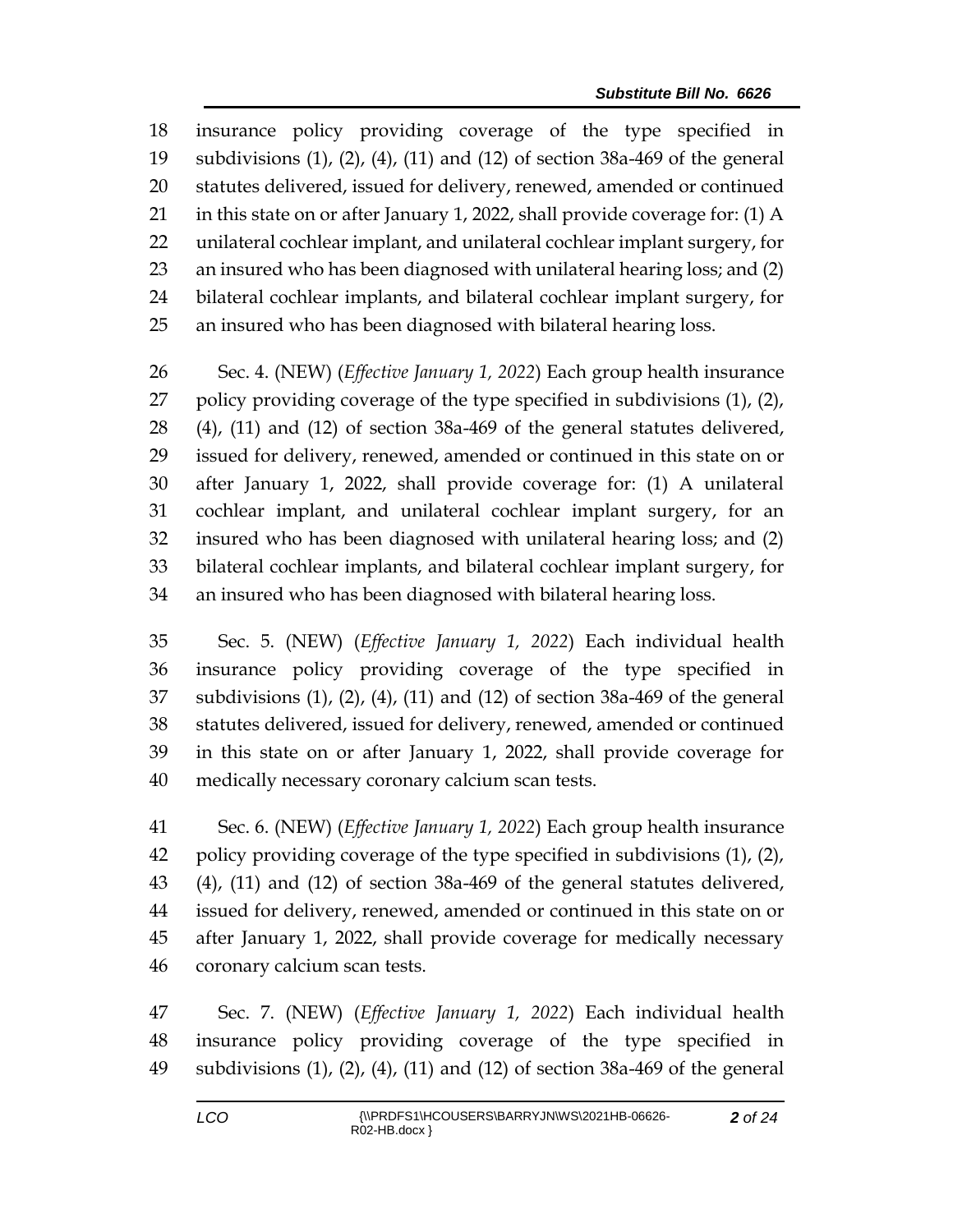statutes delivered, issued for delivery, renewed, amended or continued in this state on or after January 1, 2022, shall provide coverage for genetic cystic fibrosis screenings for women.

 Sec. 8. (NEW) (*Effective January 1, 2022*) Each group health insurance policy providing coverage of the type specified in subdivisions (1), (2), (4), (11) and (12) of section 38a-469 of the general statutes delivered, issued for delivery, renewed, amended or continued in this state on or after January 1, 2022, shall provide coverage for genetic cystic fibrosis screenings for women.

 Sec. 9. (NEW) (*Effective January 1, 2022*) Each individual health insurance policy providing coverage of the type specified in subdivisions (1), (2), (4), (11) and (12) of section 38a-469 of the general statutes delivered, issued for delivery, renewed, amended or continued in this state on or after January 1, 2022, shall provide coverage for the treatment of neurological conditions and diseases, including, but not limited to, physical therapy for the treatment of amyotrophic lateral sclerosis.

 Sec. 10. (NEW) (*Effective January 1, 2022*) Each group health insurance policy providing coverage of the type specified in subdivisions (1), (2), (4), (11) and (12) of section 38a-469 of the general statutes delivered, issued for delivery, renewed, amended or continued in this state on or after January 1, 2022, shall provide coverage for the treatment of neurological conditions and diseases, including, but not limited to, physical therapy for the treatment of amyotrophic lateral sclerosis.

 Sec. 11. (NEW) (*Effective January 1, 2022*) Each individual health insurance policy providing coverage of the type specified in subdivisions (1), (2), (4), (11) and (12) of section 38a-469 of the general statutes delivered, issued for delivery, renewed, amended or continued in this state on or after January 1, 2022, shall provide coverage for equine therapy for an insured who is a veteran. For the purposes of this section, "veteran" has the same meaning as provided in section 27-103 of the general statutes.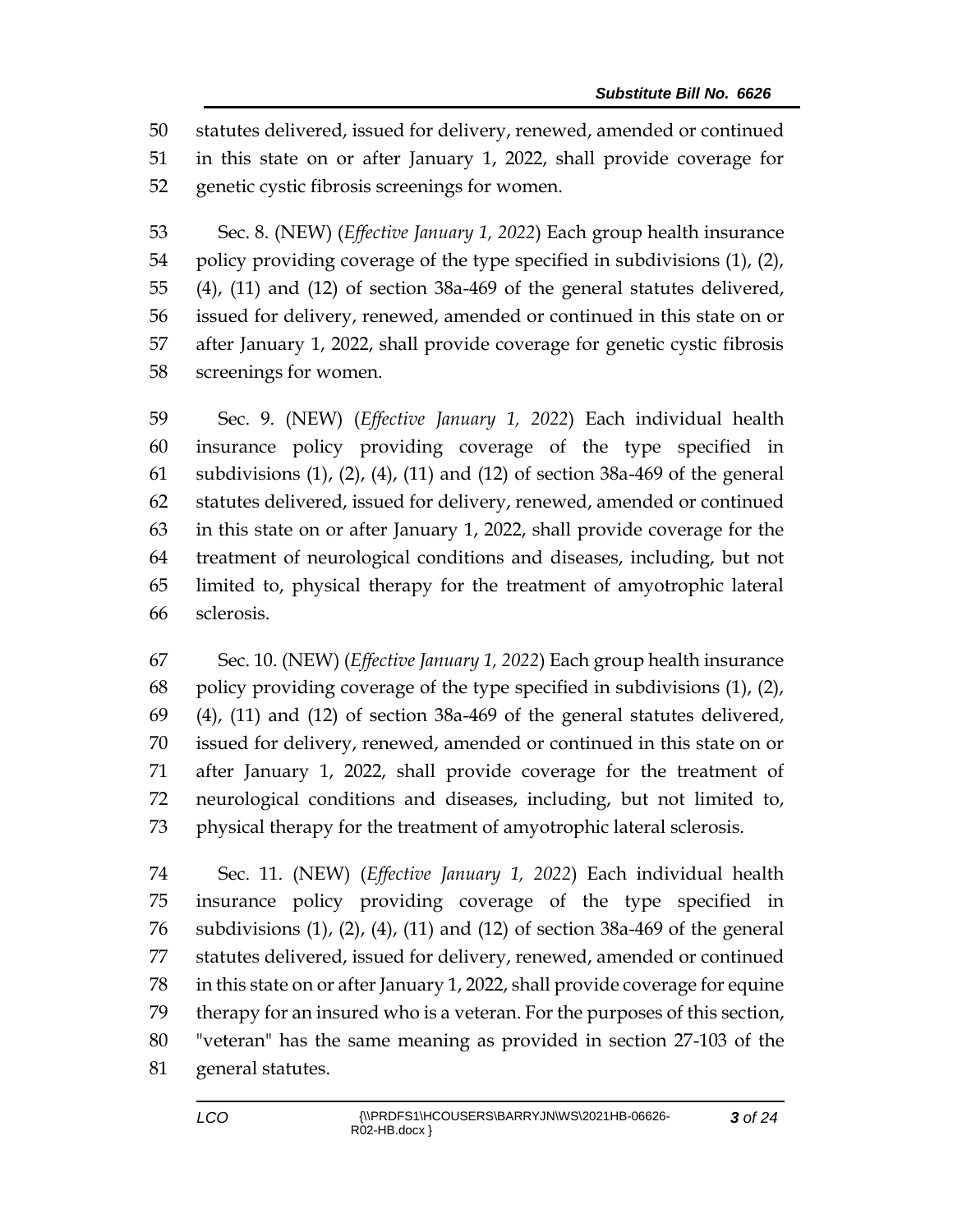Sec. 12. (NEW) (*Effective January 1, 2022*) Each group health insurance policy providing coverage of the type specified in subdivisions (1), (2), (4), (11) and (12) of section 38a-469 of the general statutes delivered, issued for delivery, renewed, amended or continued in this state on or after January 1, 2022, shall provide coverage for equine therapy for an insured who is a veteran. For the purposes of this section, "veteran" has the same meaning as provided in section 27-103 of the general statutes.

 Sec. 13. (NEW) (*Effective January 1, 2022*) Each individual health insurance policy providing coverage of the type specified in subdivisions (1), (2), (4), (11) and (12) of section 38a-469 of the general statutes delivered, issued for delivery, renewed, amended or continued in this state on or after January 1, 2022, shall provide coverage for gambling disorder treatment. For the purposes of this section, "gambling disorder" has the same meaning as provided in the most recent edition of the American Psychiatric Association's "Diagnostic and Statistical Manual of Mental Disorders".

 Sec. 14. (NEW) (*Effective January 1, 2022*) Each group health insurance policy providing coverage of the type specified in subdivisions (1), (2), (4), (11) and (12) of section 38a-469 of the general statutes delivered, issued for delivery, renewed, amended or continued in this state on or after January 1, 2022, shall provide coverage for gambling disorder treatment. For the purposes of this section, "gambling disorder" has the same meaning as provided in the most recent edition of the American Psychiatric Association's "Diagnostic and Statistical Manual of Mental Disorders".

 Sec. 15. (NEW) (*Effective January 1, 2022*) Each individual health insurance policy providing coverage of the type specified in subdivisions (1), (2), (4), (11) and (12) of section 38a-469 of the general statutes delivered, issued for delivery, renewed, amended or continued in this state on or after January 1, 2022, shall provide coverage for audiologic, ophthalmologic and optometric care.

Sec. 16. (NEW) (*Effective January 1, 2022*) Each group health insurance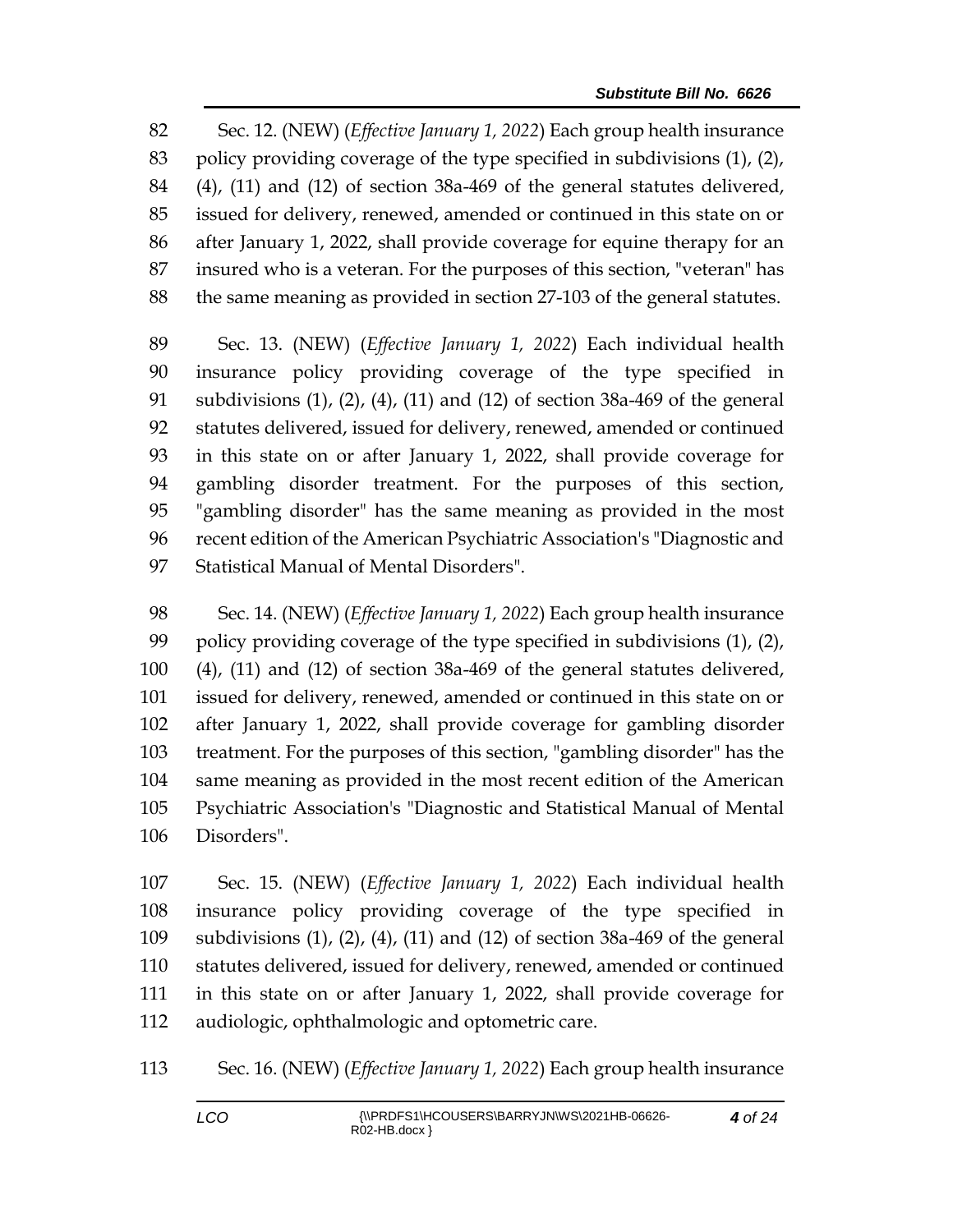policy providing coverage of the type specified in subdivisions (1), (2), (4), (11) and (12) of section 38a-469 of the general statutes delivered, issued for delivery, renewed, amended or continued in this state on or after January 1, 2022, shall provide coverage for audiologic, ophthalmologic and optometric care.

 Sec. 17. (NEW) (*Effective July 1, 2021*) (a) The Commissioner of Social Services shall provide Medicaid reimbursement for audiologic, ophthalmologic and optometric care.

 (b) The commissioner shall seek federal approval of a Medicaid state plan amendment or Medicaid waiver, if necessary, to implement the provisions of this section. Any submission of a Medicaid state plan amendment or Medicaid waiver shall be in accordance with the provisions of section 17b-8 of the general statutes.

 (c) The commissioner shall adopt regulations, in accordance with chapter 54 of the general statutes, to implement the provisions of this section. The commissioner may adopt policies or procedures to implement the provisions of this section while in the process of adopting regulations, provided such policies or procedures are posted on the Internet web site of the Department of Social Services and on the eRegulations System prior to the adoption of such policies or procedures.

 Sec. 18. Section 38a-492c of the general statutes is repealed and the following is substituted in lieu thereof (*Effective January 1, 2022*):

(a) For purposes of this section:

 (1) "Inherited metabolic disease" includes (A) a disease for which newborn screening is required under section 19a-55; and (B) cystic fibrosis.

 (2)"Low protein modified food product" means a product formulated to have less than one gram of protein per serving and intended for the dietary treatment of an inherited metabolic disease under the direction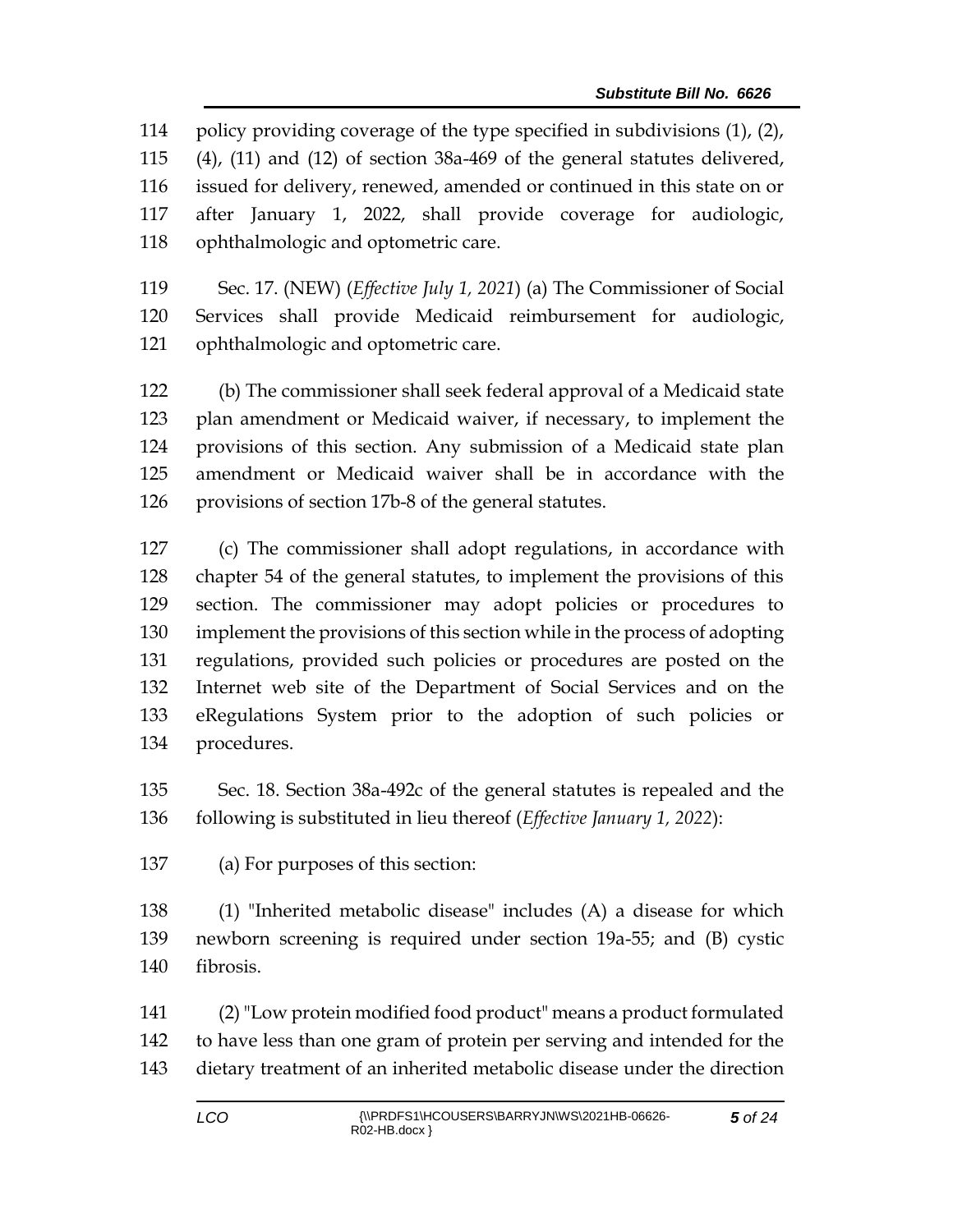of a physician.

 (3) "Amino acid modified preparation" means a product intended for the dietary treatment of an inherited metabolic disease under the direction of a physician.

 (4) "Specialized formula" means a nutritional formula **[**for children up to age twelve**]** that is exempt from the general requirements for nutritional labeling under the statutory and regulatory guidelines of the federal Food and Drug Administration and is intended for use solely under medical supervision in the dietary management of specific diseases.

 (b) Each individual health insurance policy providing coverage of the type specified in subdivisions (1), (2), (4), (11) and (12) of section 38a-469 delivered, issued for delivery, renewed, amended or continued in this state shall provide coverage for amino acid modified preparations and low protein modified food products for the treatment of inherited metabolic diseases if the amino acid modified preparations or low protein modified food products are prescribed for the therapeutic treatment of inherited metabolic diseases and are administered under the direction of a physician.

 (c) Each individual health insurance policy providing coverage of the type specified in subdivisions (1), (2), (4), (11) and (12) of section 38a-469 delivered, issued for delivery, renewed, amended or continued in this state shall provide coverage for specialized formulas when such specialized formulas are medically necessary for the treatment of a disease or condition and are administered under the direction of a physician.

 (d) Such policy shall provide coverage for such preparations, food products and formulas on the same basis as outpatient prescription drugs.

 Sec. 19. Section 38a-518c of the general statutes is repealed and the following is substituted in lieu thereof (*Effective January 1, 2022*):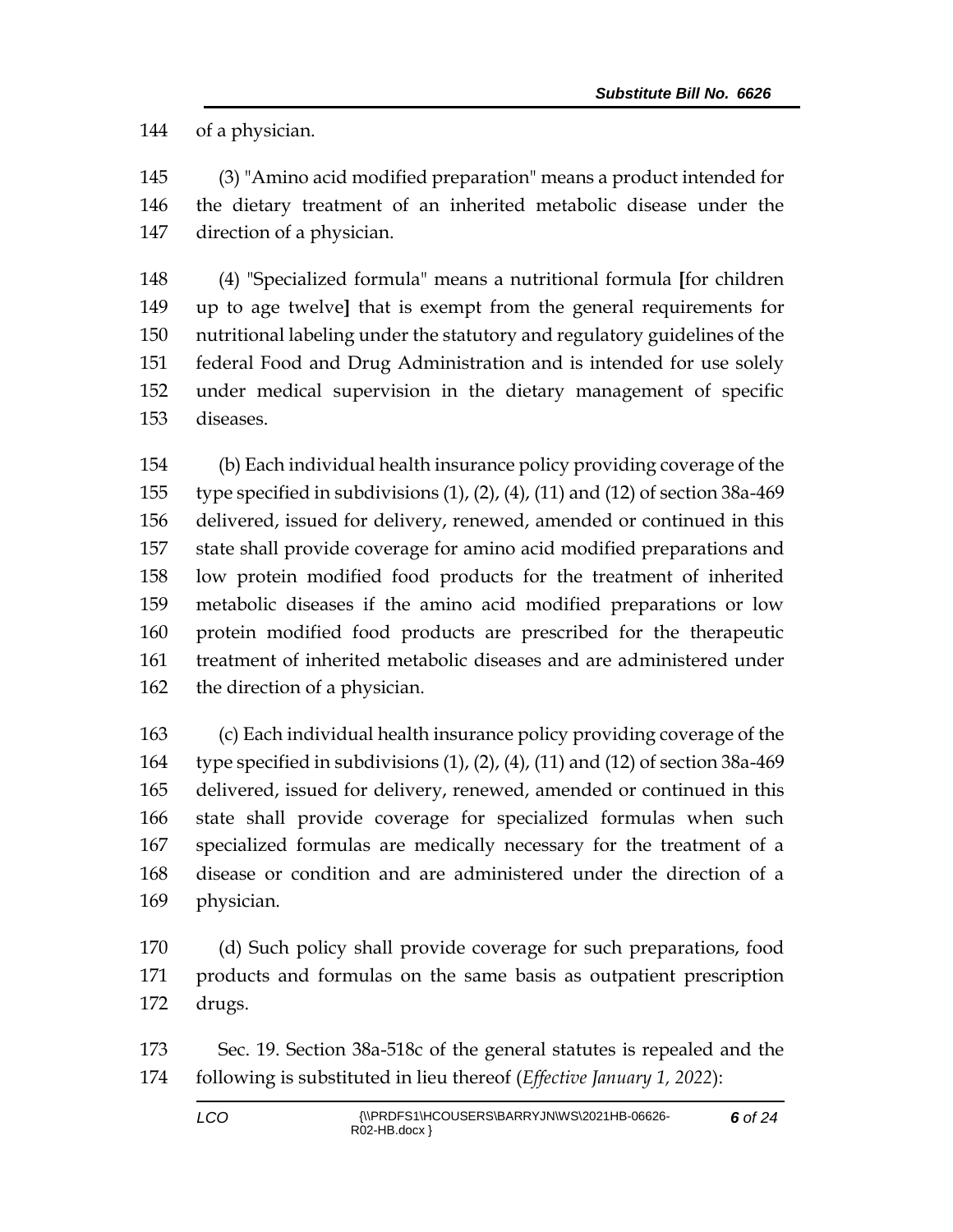(a) For purposes of this section:

 (1) "Inherited metabolic disease" includes (A) a disease for which newborn screening is required under section 19a-55; and (B) cystic fibrosis.

 (2)"Low protein modified food product" means a product formulated to have less than one gram of protein per serving and intended for the dietary treatment of an inherited metabolic disease under the direction of a physician.

 (3) "Amino acid modified preparation" means a product intended for the dietary treatment of an inherited metabolic disease under the direction of a physician.

 (4) "Specialized formula" means a nutritional formula **[**for children up to age twelve**]** that is exempt from the general requirements for nutritional labeling under the statutory and regulatory guidelines of the federal Food and Drug Administration and is intended for use solely under medical supervision in the dietary management of specific diseases.

 (b) Each group health insurance policy providing coverage of the type specified in subdivisions (1), (2), (4), (11) and (12) of section 38a-469 delivered, issued for delivery, renewed, amended or continued in this state shall provide coverage for amino acid modified preparations and low protein modified food products for the treatment of inherited metabolic diseases if the amino acid modified preparations or low protein modified food products are prescribed for the therapeutic treatment of inherited metabolic diseases and are administered under the direction of a physician.

 (c) Each group health insurance policy providing coverage of the type specified in subdivisions (1), (2), (4), (11) and (12) of section 38a-469 delivered, issued for delivery, renewed, amended or continued in this state shall provide coverage for specialized formulas when such specialized formulas are medically necessary for the treatment of a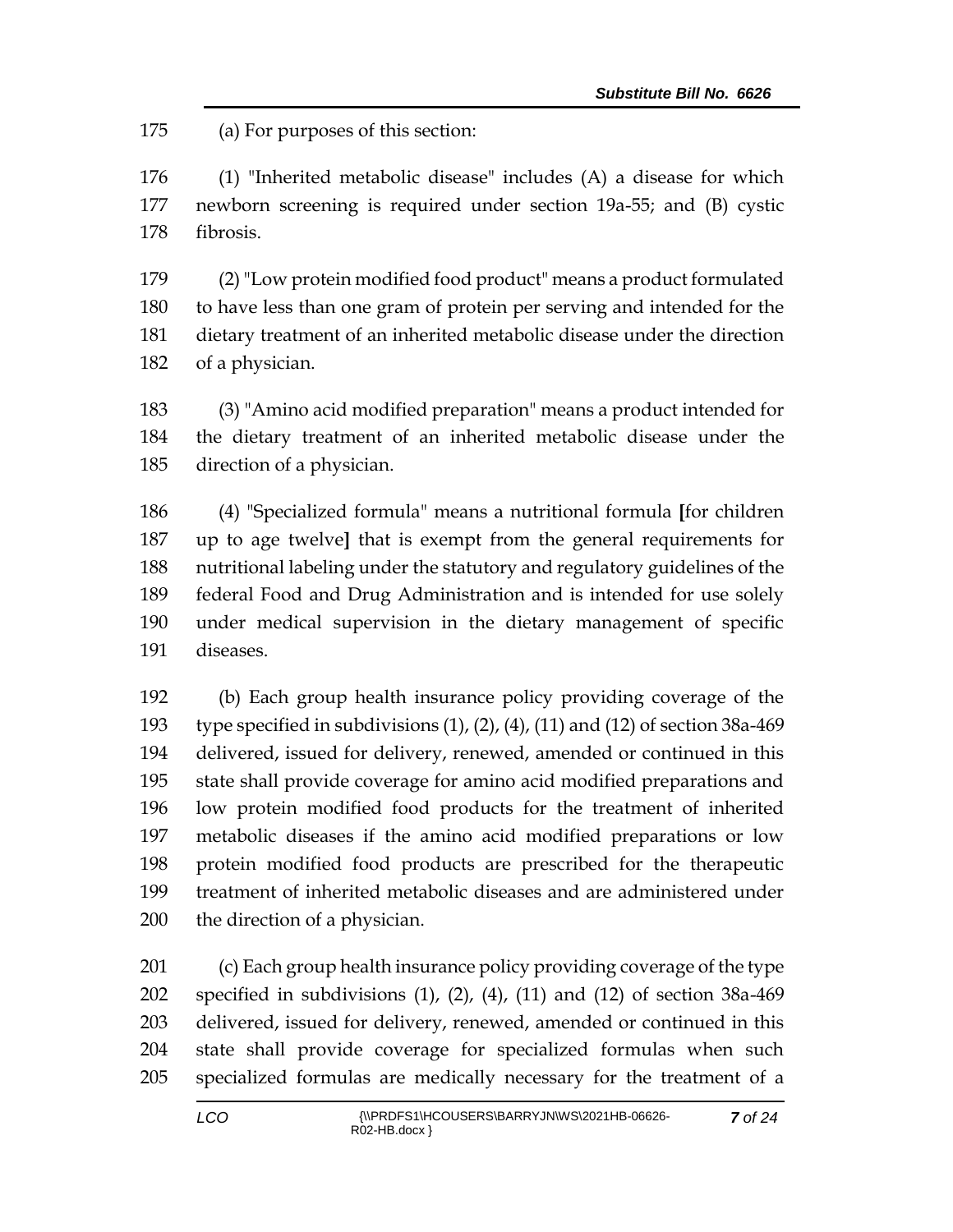disease or condition and are administered under the direction of a physician.

 (d) Such policy shall provide coverage for such preparations, food products and formulas on the same basis as outpatient prescription drugs.

 Sec. 20. Section 38a-492k of the general statutes is repealed and the following is substituted in lieu thereof (*Effective January 1, 2022*):

 (a) Each individual health insurance policy providing coverage of the 214 type specified in subdivisions  $(1)$ ,  $(2)$ ,  $(4)$ ,  $(11)$  and  $(12)$  of section 38a-469 delivered, issued for delivery, amended, renewed or continued in this state shall provide coverage for colorectal cancer screening and diagnosis, including, but not limited to, (1) an annual fecal occult blood test, and (2) colonoscopy, flexible sigmoidoscopy or radiologic imaging, in accordance with the recommendations established by the American Cancer Society, based on the ages, family histories and frequencies provided in the recommendations. Except as specified in subsection (b) of this section, benefits under this section shall be subject to the same terms and conditions applicable to all other benefits under such policies.

(b) No such policy shall impose:

 (1) A deductible for a procedure that a physician initially undertakes as a screening or diagnostic colonoscopy or **[**a screening**]** sigmoidoscopy; or

 (2) A coinsurance, copayment, deductible or other out-of-pocket expense for any additional colonoscopy ordered in a policy year by a physician for an insured. The provisions of this subdivision shall not apply to a high deductible health plan as that term is used in subsection (f) of section 38a-493.

 Sec. 21. Section 38a-518k of the general statutes is repealed and the following is substituted in lieu thereof (*Effective January 1, 2022*):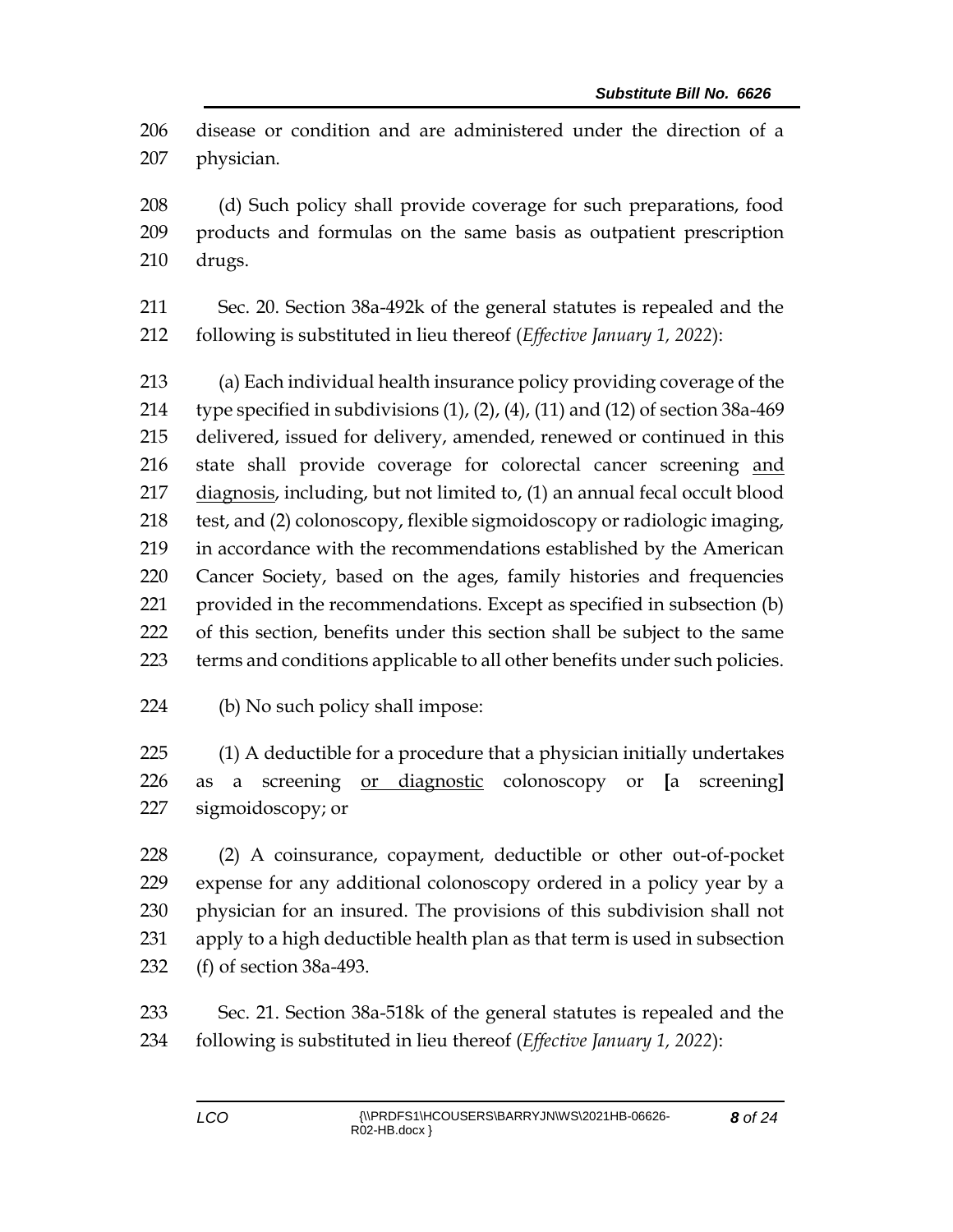(a) Each group health insurance policy providing coverage of the type specified in subdivisions (1), (2), (4), (11) and (12) of section 38a-469 delivered, issued for delivery, amended, renewed or continued in this state shall provide coverage for colorectal cancer screening and 239 diagnosis, including, but not limited to, (1) an annual fecal occult blood test, and (2) colonoscopy, flexible sigmoidoscopy or radiologic imaging, in accordance with the recommendations established by the American Cancer Society, based on the ages, family histories and frequencies provided in the recommendations. Except as specified in subsection (b) of this section, benefits under this section shall be subject to the same terms and conditions applicable to all other benefits under such policies.

(b) No such policy shall impose:

 (1) A deductible for a procedure that a physician initially undertakes as a screening or diagnostic colonoscopy or **[**a screening**]** sigmoidoscopy; or

 (2) A coinsurance, copayment, deductible or other out-of-pocket expense for any additional colonoscopy ordered in a policy year by a physician for an insured. The provisions of this subdivision shall not apply to a high deductible health plan as that term is used in subsection (f) of section 38a-520.

 Sec. 22. Section 38a-498 of the general statutes is repealed and the following is substituted in lieu thereof (*Effective January 1, 2022*):

 (a) (1) Each individual health insurance policy providing coverage of the type specified in subdivisions (1), (2), (4), **[**(6), (10),**]** (11) and (12) of section 38a-469 delivered, issued for delivery, renewed, amended or continued in this state shall provide coverage for medically necessary ambulance services for persons covered by the policy at an in-network level, including an in-network level of cost-sharing. The hospital policy shall be primary if a person is covered under more than one policy. The policy shall, as a minimum requirement, cover such services whenever 265 any person covered by the contract is transported, when medically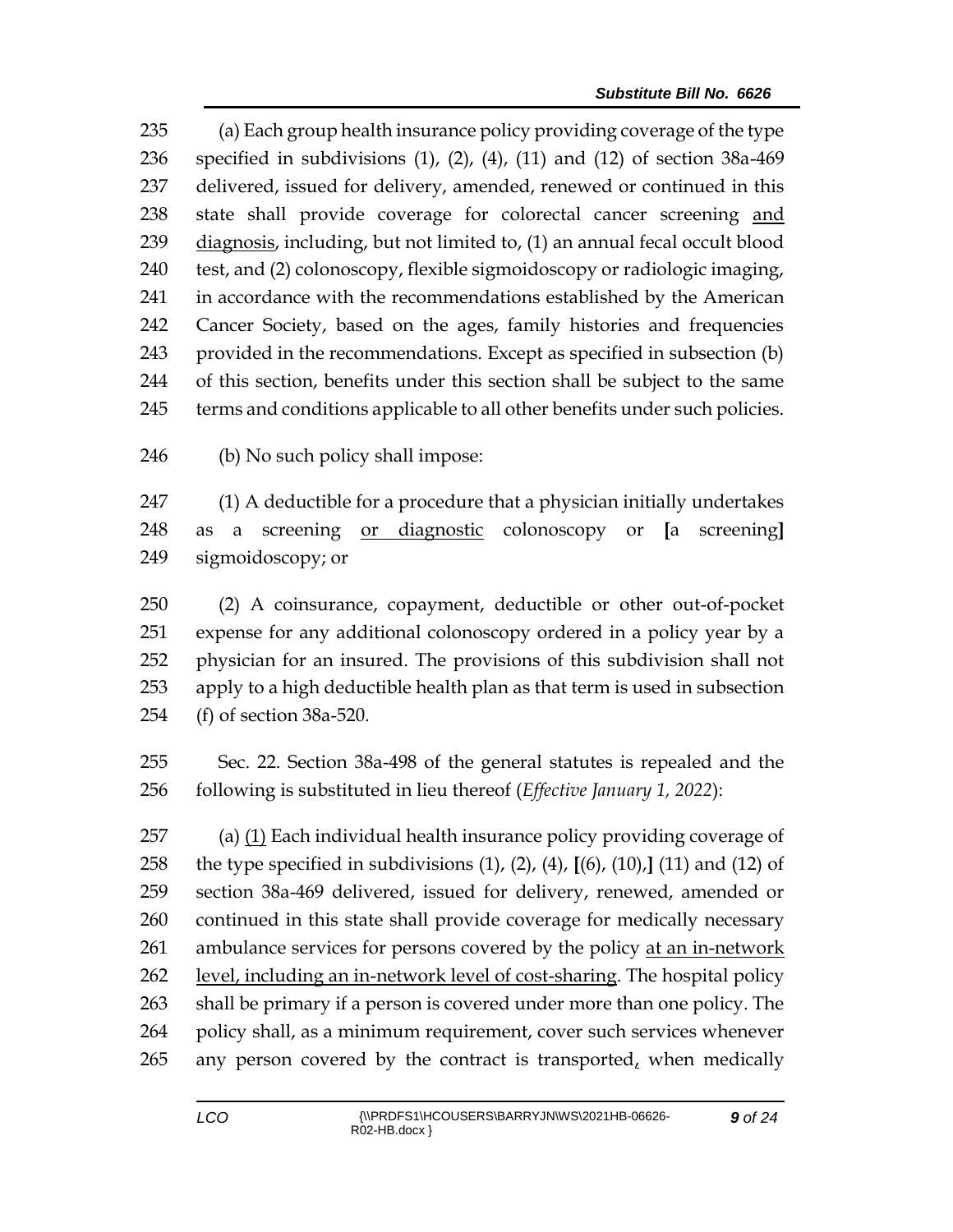necessary, by ambulance: **[**to**]**

(A) To a hospital; **[**. Such**]** or

(B) From a hospital to such person's place of residence.

 (2) Except as otherwise provided in this section, the benefits required 270 under this section shall be subject to any policy provision which applies to other services covered by **[**such**]** the policies that are subject to this section. Notwithstanding any other provision of this section, such policies shall not be required to provide benefits in excess of the maximum allowable rate established by the Department of Public Health in accordance with section 19a-177.

 (b) (1) Each such individual health insurance policy shall provide that any payment by such company, corporation or center for emergency ambulance services under coverage required by this section shall be paid directly to the ambulance provider rendering such service if such provider has complied with the provisions of this subsection and has not received payment for such service from any other source.

 (2) Any ambulance provider submitting a bill for direct payment pursuant to this section shall **[**stamp the following statement on the face of each bill: "NOTICE: This bill subject to mandatory assignment pursuant to Connecticut general statutes".**]** indicate that such bill is subject to assignment by:

 (A) Stamping such indication on such bill if such bill is submitted on paper; or

 (B) Including such indication in such bill if such bill is submitted by electronic means.

 (3) This subsection shall not apply to any transaction between an ambulance provider and an insurance company, hospital service corporation, medical service corporation, health care center or other entity if the parties have entered into a contract providing for direct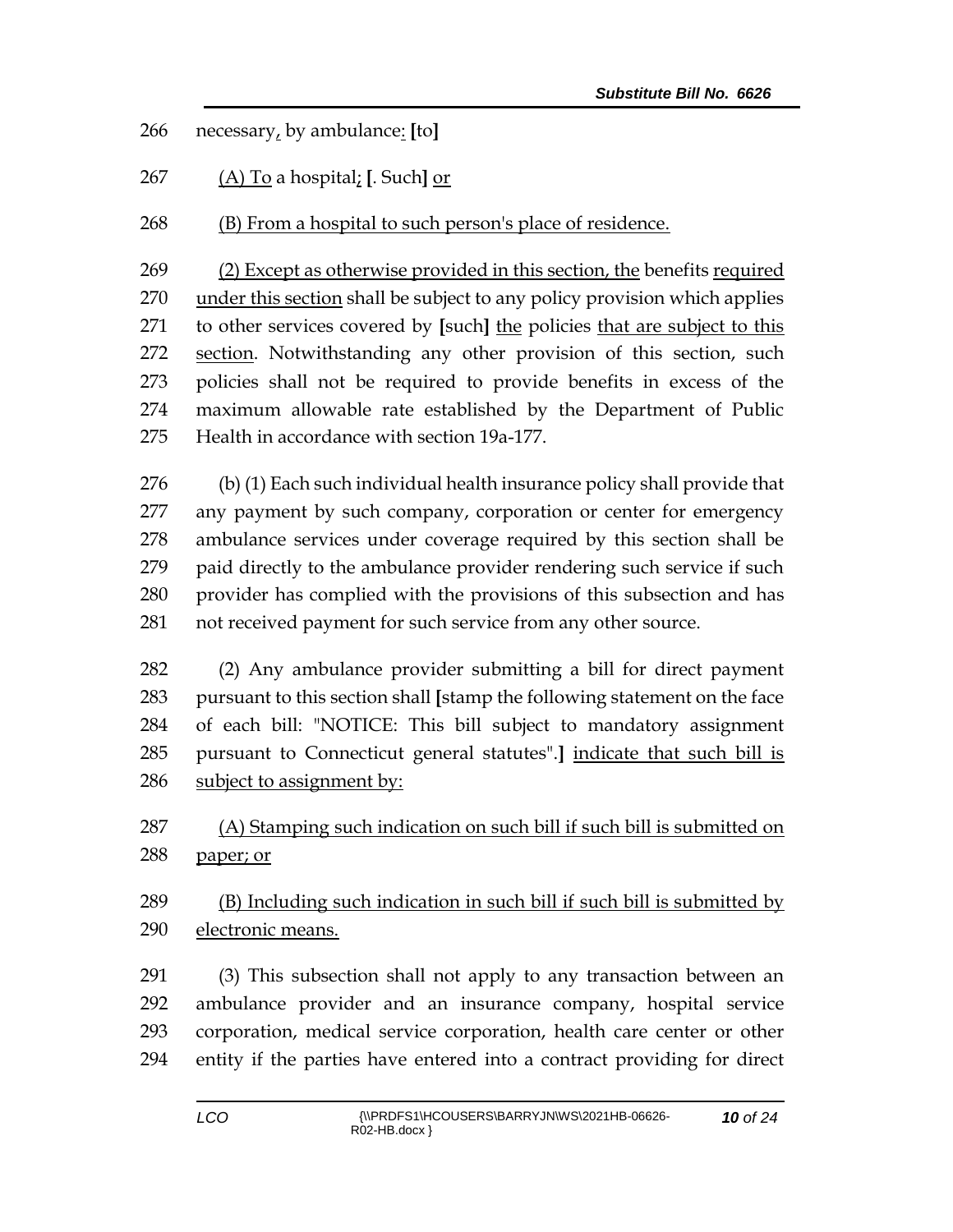payment.

 Sec. 23. Section 38a-525 of the general statutes is repealed and the following is substituted in lieu thereof (*Effective January 1, 2022*):

 (a) (1) Each group health insurance policy providing coverage of the type specified in subdivisions (1), (2), (4), **[**(6),**]** (11) and (12) of section 38a-469 delivered, issued for delivery, renewed, amended or continued in this state shall provide coverage for medically necessary ambulance services for persons covered by the policy at an in-network level, 303 including an in-network level of cost-sharing. The hospital policy shall be primary if a person is covered under more than one policy. The policy shall, as a minimum requirement, cover such services whenever any 306 person covered by the contract is transported $<sub>t</sub>$  when medically</sub> necessary, by ambulance: **[**to**]**

(A) To a hospital; **[**. Such**]** or

## (B) From a hospital to such person's place of residence.

 (2) Except as otherwise provided in this section, the benefits required under this section shall be subject to any policy provision which applies to other services covered by **[**such**]** the policies that are subject to this section. Notwithstanding any other provision of this section, such policies shall not be required to provide benefits in excess of the maximum allowable rate established by the Department of Public Health in accordance with section 19a-177.

 (b) (1) Each such group health insurance policy shall provide that any payment by such company, corporation or center for emergency ambulance services under coverage required by this section shall be paid directly to the ambulance provider rendering such service if such provider has complied with the provisions of this subsection and has not received payment for such service from any other source.

 (2) Any ambulance provider submitting a bill for direct payment pursuant to this section shall **[**stamp the following statement on the face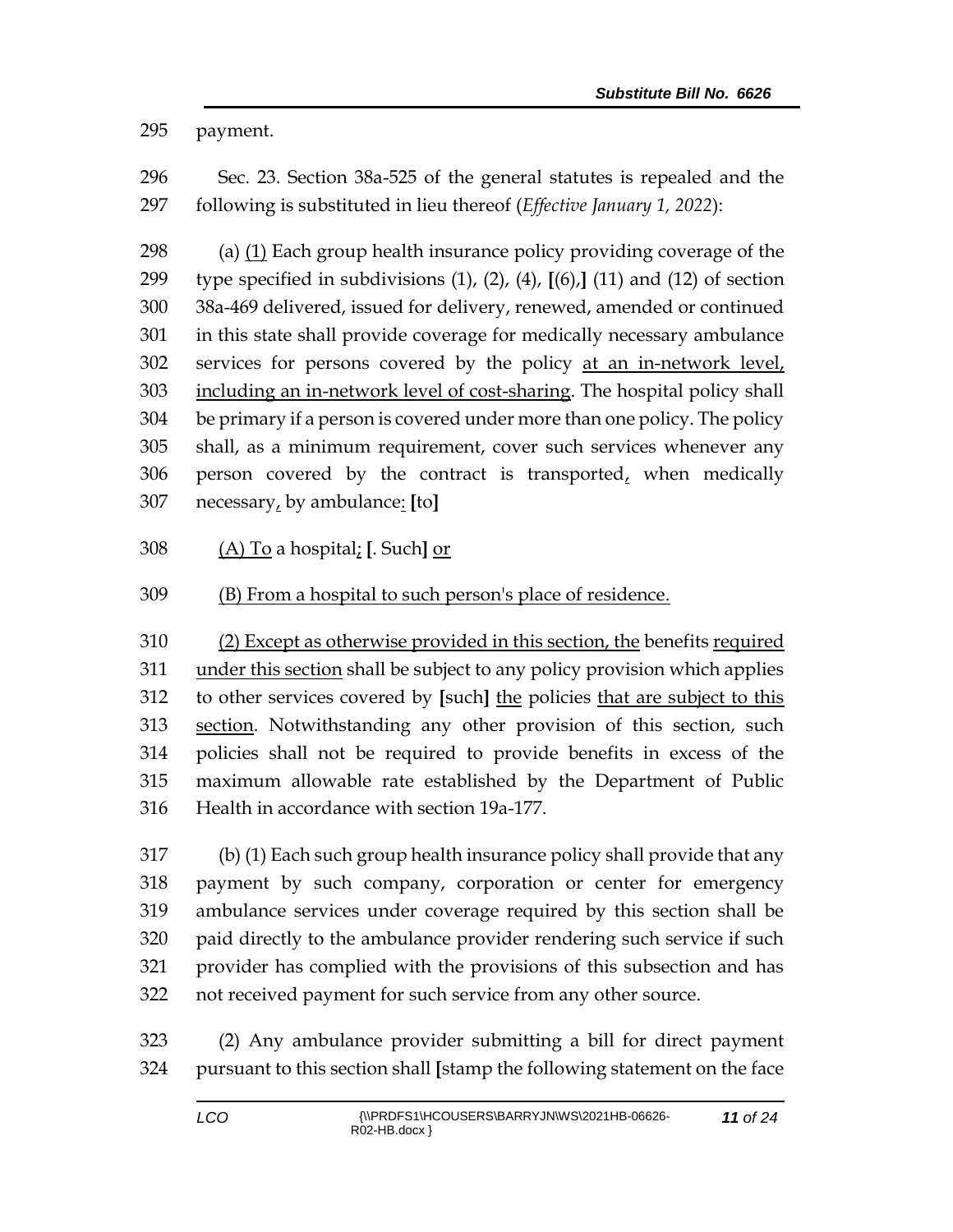| 325 | of each bill: "NOTICE: This bill subject to mandatory assignment              |
|-----|-------------------------------------------------------------------------------|
| 326 | pursuant to Connecticut general statutes".] indicate that such bill is        |
| 327 | subject to assignment by:                                                     |
| 328 | (A) Stamping such indication on such bill if such bill is submitted on        |
| 329 | paper; or                                                                     |
| 330 | (B) Including such indication in such bill if such bill is submitted by       |
| 331 | electronic means.                                                             |
| 332 | (3) This subsection shall not apply to any transaction between an             |
| 333 | ambulance provider and an insurance company, hospital service                 |
| 334 | corporation, medical service corporation, health care center or other         |
| 335 | entity if the parties have entered into a contract providing for direct       |
| 336 | payment.                                                                      |
| 337 | Sec. 24. (NEW) ( <i>Effective October 1</i> , 2021) Not later than January 1, |
| 338 | Insurance Commissioner shall, within available<br>the<br>2022,                |
| 339 | appropriations, establish a program to advance breast health and breast       |
| 340 | cancer awareness, and promote greater understanding of the                    |
| 341 | importance of early breast cancer detection, in this state. As part of the    |
| 342 | program, the commissioner shall, at a minimum, provide outreach to            |
| 343 | individuals, including, but not limited to, young women of color, in this     |
| 344 | state regarding the importance of breast health and early breast cancer       |
| 345 | detection.                                                                    |
| 346 | Sec. 25. Section 38a-503 of the general statutes is repealed and the          |
| 347 | following is substituted in lieu thereof (Effective January 1, 2022):         |
| 348 | (a) For purposes of this section:                                             |
| 349 | (1) "Healthcare Common Procedure Coding System" or "HCPCS"                    |
| 350 | means the billing codes used by Medicare and overseen by the federal          |
| 351 | Centers for Medicare and Medicaid Services that are based on the              |
| 352 | current procedural technology codes developed by the American                 |

Medical Association; and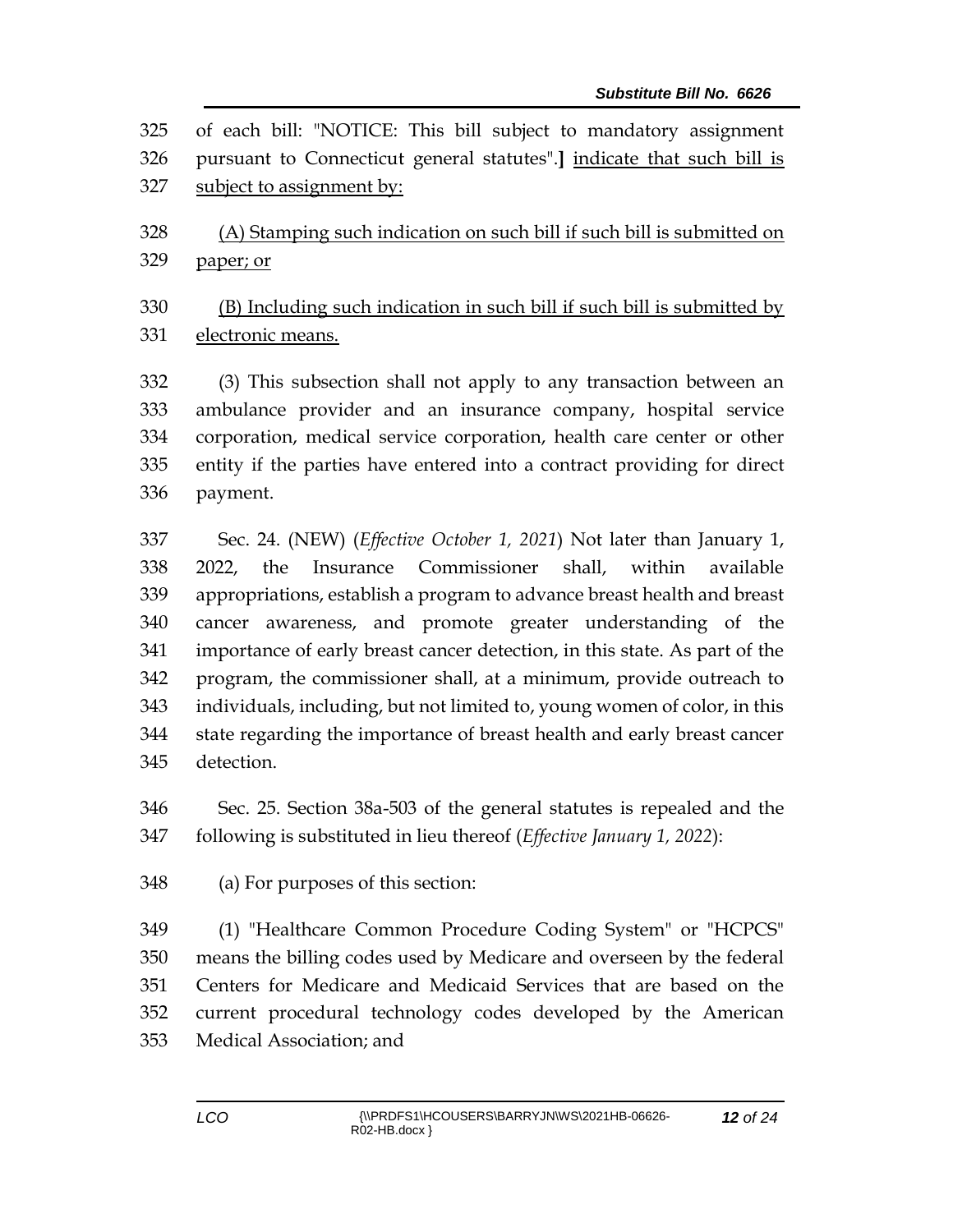| 354 | (2) "Mammogram" means mammographic examination or breast                                         |  |  |
|-----|--------------------------------------------------------------------------------------------------|--|--|
| 355 | tomosynthesis, including, but not limited to, a procedure with a HCPCS                           |  |  |
| 356 | code of 77051, 77052, 77055, 77056, 77057, 77063, 77065, 77066, 77067,                           |  |  |
| 357 | G0202, G0204, G0206 or G0279, or any subsequent corresponding code.                              |  |  |
| 358 | (b) (1) Each individual health insurance policy providing coverage of                            |  |  |
| 359 | the type specified in subdivisions $(1)$ , $(2)$ , $(4)$ , $(10)$ , $(11)$ and $(12)$ of section |  |  |
| 360 | 38a-469 delivered, issued for delivery, renewed, amended or continued                            |  |  |
| 361 | in this state shall provide benefits for diagnostic and screening                                |  |  |
| 362 | mammograms [to any woman covered under the policy] for insureds                                  |  |  |
| 363 | that are at least equal to the following minimum requirements:                                   |  |  |
| 364 | (A) A baseline mammogram, which may be provided by breast                                        |  |  |
| 365 | tomosynthesis at the option of the [woman covered under the policy]                              |  |  |
| 366 | insured, for [any woman] an insured who is: [thirty-five]                                        |  |  |
| 367 | (i) Thirty-five to thirty-nine years of age, inclusive; [and] or                                 |  |  |
| 368 | (ii) Younger than thirty-five years of age if the insured is believed to                         |  |  |
|     |                                                                                                  |  |  |
| 369 | be at increased risk for breast cancer due to:                                                   |  |  |
| 370 | (I) A family history of breast cancer;                                                           |  |  |
| 371 | (II) Positive genetic testing for the harmful variant of breast cancer                           |  |  |
| 372 | gene one, breast cancer gene two or any other gene variant that                                  |  |  |
| 373 | materially increases the insured's risk for breast cancer;                                       |  |  |
| 374 | (III) Prior treatment for a childhood cancer if the course of treatment                          |  |  |
| 375 | for the childhood cancer included radiation therapy directed at the                              |  |  |
| 376 | chest;                                                                                           |  |  |
| 377 | (IV) Prior or ongoing hormone treatment as part of a gender                                      |  |  |
| 378 | reassignment; or                                                                                 |  |  |
| 379 | (V) Other indications as determined by the insured's physician or                                |  |  |
| 380 | advanced practice registered nurse; and                                                          |  |  |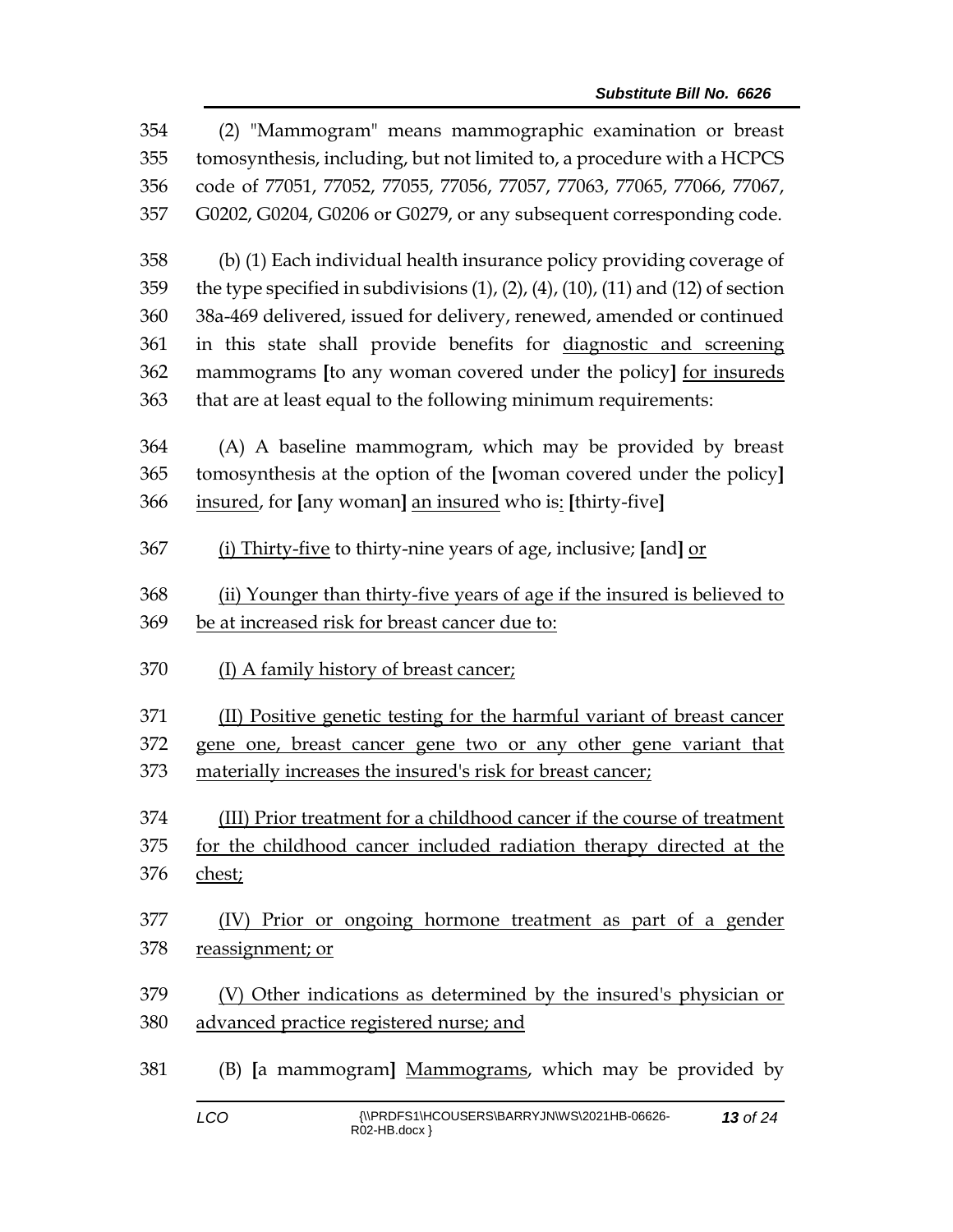| 382 | breast tomosynthesis at the option of the [woman covered under the                   |  |  |
|-----|--------------------------------------------------------------------------------------|--|--|
| 383 | policy] insured, every year for [any woman] an insured who is: [forty]               |  |  |
| 384 | (i) Forty years of age or older; or                                                  |  |  |
| 385 | (ii) Younger than forty years of age if the insured is believed to be at             |  |  |
| 386 | increased risk for breast cancer due to:                                             |  |  |
| 387 | (I) A family history, or prior personal history, of breast cancer;                   |  |  |
| 388 | (II) Positive genetic testing for the harmful variant of breast cancer               |  |  |
| 389 | gene one, breast cancer gene two or any other gene that materially                   |  |  |
| 390 | increases the insured's risk for breast cancer;                                      |  |  |
| 391 | (III) Prior treatment for a childhood cancer if the course of treatment              |  |  |
| 392 | for the childhood cancer included radiation therapy directed at the                  |  |  |
| 393 | chest;                                                                               |  |  |
| 394 | (IV) Prior or ongoing hormone treatment as part of a gender                          |  |  |
| 395 | reassignment; or                                                                     |  |  |
| 396 | (V) Other indications as determined by the insured's physician or                    |  |  |
| 397 | advanced practice registered nurse.                                                  |  |  |
| 398 | (2) Such policy shall provide additional benefits for:                               |  |  |
| 399 | (A) Comprehensive [ultrasound screening] diagnostic and screening                    |  |  |
| 400 | ultrasounds of an entire breast or breasts if:                                       |  |  |
| 401 | (i) A mammogram demonstrates heterogeneous or dense breast                           |  |  |
| 402 | tissue based on the Breast Imaging Reporting and Data System                         |  |  |
| 403 | established by the American College of Radiology; or                                 |  |  |
| 404 | (ii) [a woman] An insured is believed to be at increased risk for breast             |  |  |
| 405 | cancer due to:                                                                       |  |  |
| 406 | (I) $\underline{A}$ family history, or prior personal history, of breast cancer; [J] |  |  |
| 407 | (II) [positive] Positive genetic testing [, or] for the harmful variant of           |  |  |
|     | <b>MODDERANICOUREDRIDADDV INIMARIOOSALID OCCOC</b>                                   |  |  |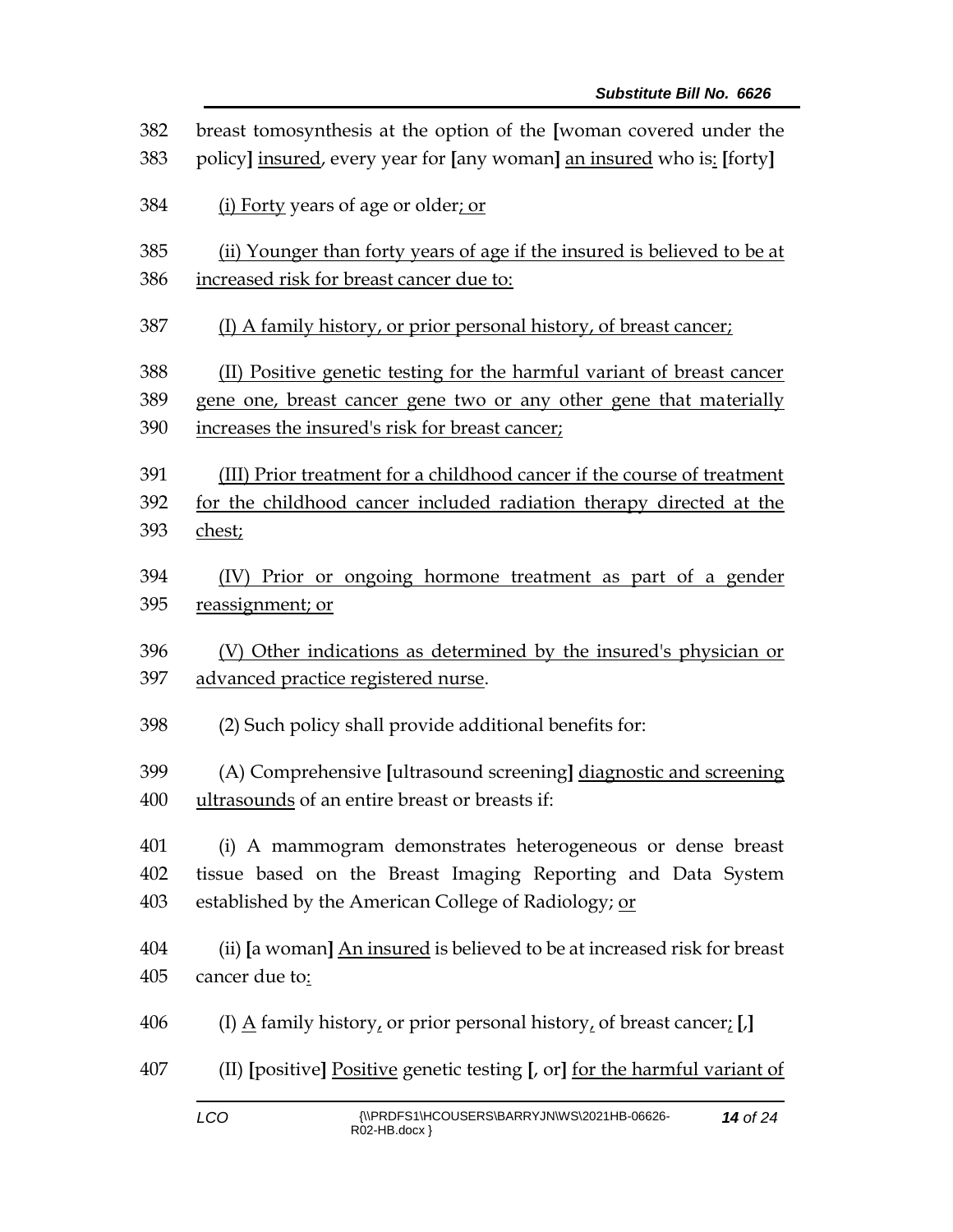| 408 | breast cancer gene one, breast cancer gene two or any other gene that      |  |  |
|-----|----------------------------------------------------------------------------|--|--|
| 409 | materially increases the insured's risk for breast cancer;                 |  |  |
| 410 | (III) Prior treatment for a childhood cancer if the course of treatment    |  |  |
| 411 | for the childhood cancer included radiation therapy directed at the        |  |  |
| 412 | chest;                                                                     |  |  |
| 413 | (IV) Prior or ongoing hormone treatment as part of a gender                |  |  |
| 414 | reassignment; or                                                           |  |  |
| 415 | $[$ (III) other] $(V)$ Other indications as determined by [a woman's] the  |  |  |
| 416 | insured's physician or advanced practice registered nurse; [or (iii) such  |  |  |
| 417 | screening is recommended by a woman's treating physician for a             |  |  |
| 418 | woman who (I) is forty years of age or older, (II) has a family history or |  |  |
| 419 | prior personal history of breast cancer, or (III) has a prior personal     |  |  |
| 420 | history of breast disease diagnosed through biopsy as benign; and]         |  |  |
| 421 | (B) [Magnetic] Diagnostic and screening magnetic resonance imaging         |  |  |
| 422 | of an entire breast or breasts:                                            |  |  |
| 423 | (i) [in] In accordance with guidelines established by the American         |  |  |
| 424 | Cancer Society for an insured who is thirty-five years of age or older; or |  |  |
| 425 | (ii) If an insured is younger than thirty-five years of age and believed   |  |  |
| 426 | to be at increased risk for breast cancer due to:                          |  |  |
| 427 | (I) A family history, or prior personal history, of breast cancer;         |  |  |
| 428 | (II) Positive genetic testing for the harmful variant of breast cancer     |  |  |
| 429 | gene one, breast cancer gene two or any other gene that materially         |  |  |
| 430 | increases the insured's risk for breast cancer;                            |  |  |
| 431 | (III) Prior treatment for a childhood cancer if the course of treatment    |  |  |
| 432 | for the childhood cancer included radiation therapy directed at the        |  |  |
| 433 | chest;                                                                     |  |  |
| 434 | Prior or ongoing hormone treatment as part of a gender<br>(IV)             |  |  |
| 435 | reassignment; or                                                           |  |  |
|     |                                                                            |  |  |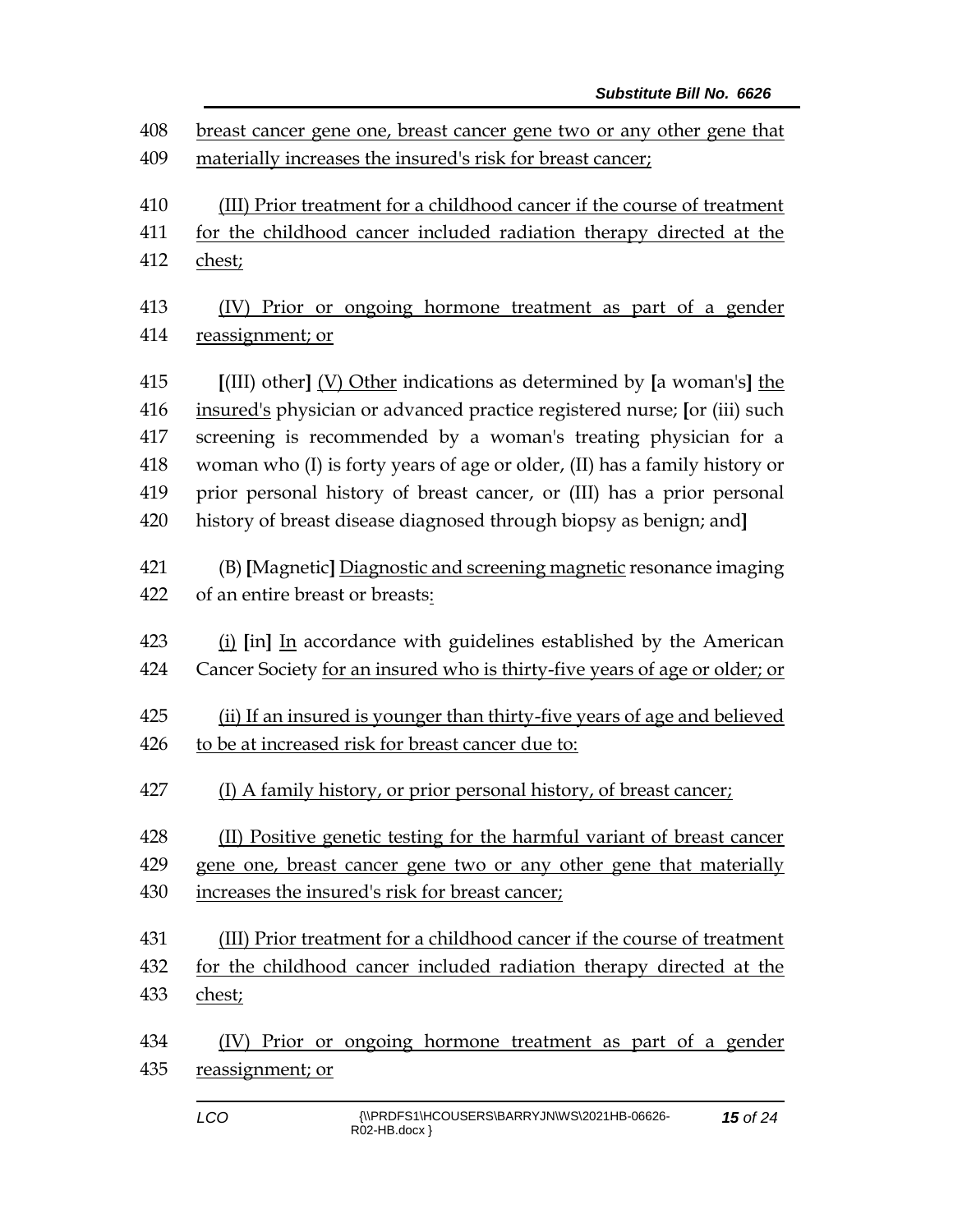| 436<br>437 | (V) Other indications as determined by the insured's physician or<br>advanced practice registered nurse; |
|------------|----------------------------------------------------------------------------------------------------------|
| 438        | (C) Breast biopsies;                                                                                     |
| 439        | (D) Prophylactic mastectomies for an insured who is believed to be at                                    |
| 440        | increased risk for breast cancer due to positive genetic testing for the                                 |
| 441        | harmful variant of breast cancer gene one, breast cancer gene two or any                                 |
| 442        | other gene that materially increases the insured's risk for breast cancer;                               |
| 443        | and                                                                                                      |
| 444        | (E) Breast reconstructive surgery for an insured who has undergone:                                      |
| 445        | (i) A prophylactic mastectomy; or                                                                        |
| 446<br>447 | (ii) A mastectomy as part of the insured's course of treatment for<br>breast cancer.                     |

 (c) Benefits under this section shall be subject to any policy provisions 449 that apply to other services covered by such policy, except that no such policy shall impose a coinsurance, copayment, deductible or other out- of-pocket expense for such benefits. The provisions of this subsection shall apply to a high deductible health plan, as that term is used in subsection (f) of section 38a-493, to the maximum extent permitted by federal law, except if such plan is used to establish a medical savings account or an Archer MSA pursuant to Section 220 of the Internal Revenue Code of 1986 or any subsequent corresponding internal revenue code of the United States, as amended from time to time, or a health savings account pursuant to Section 223 of said Internal Revenue Code, as amended from time to time, the provisions of this subsection shall apply to such plan to the maximum extent that (1) is permitted by federal law, and (2) does not disqualify such account for the deduction allowed under said Section 220 or 223, as applicable.

 (d) Each mammography report provided to **[**a patient**]** an insured shall include information about breast density, based on the Breast Imaging Reporting and Data System established by the American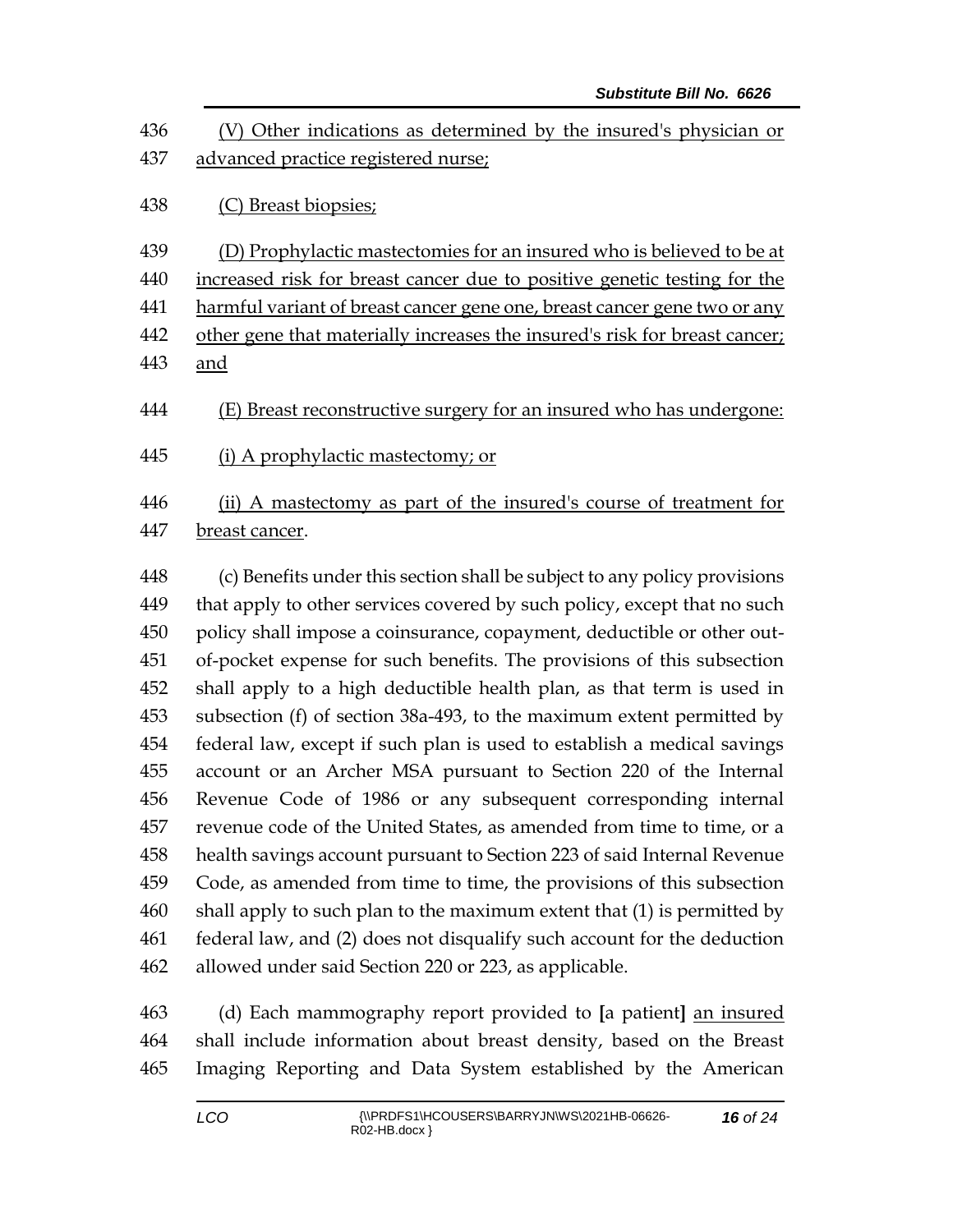College of Radiology. Where applicable, such report shall include the following notice: "If your mammogram demonstrates that you have dense breast tissue, which could hide small abnormalities, you might benefit from supplementary screening tests, which can include a breast ultrasound screening or a breast MRI examination, or both, depending on your individual risk factors. A report of your mammography results, which contains information about your breast density, has been sent to your physician's or advanced practice registered nurse's office and you should contact your physician or advanced practice registered nurse if you have any questions or concerns about this report.".

 Sec. 26. Section 38a-530 of the general statutes is repealed and the following is substituted in lieu thereof (*Effective January 1, 2022*):

(a) For purposes of this section:

 (1) "Healthcare Common Procedure Coding System" or "HCPCS" means the billing codes used by Medicare and overseen by the federal Centers for Medicare and Medicaid Services that are based on the current procedural technology codes developed by the American Medical Association; and

 (2) "Mammogram" means mammographic examination or breast tomosynthesis, including, but not limited to, a procedure with a HCPCS code of 77051, 77052, 77055, 77056, 77057, 77063, 77065, 77066, 77067, G0202, G0204, G0206 or G0279, or any subsequent corresponding code.

 (b) (1) Each group health insurance policy providing coverage of the 489 type specified in subdivisions  $(1)$ ,  $(2)$ ,  $(4)$ ,  $(10)$ ,  $(11)$  and  $(12)$  of section 38a-469 delivered, issued for delivery, renewed, amended or continued in this state shall provide benefits for diagnostic and screening mammograms **[**to any woman covered under the policy**]** for insureds that are at least equal to the following minimum requirements:

 (A) A baseline mammogram, which may be provided by breast tomosynthesis at the option of the **[**woman covered under the policy**]** insured, for **[**any woman**]** an insured who is: **[**thirty-five**]**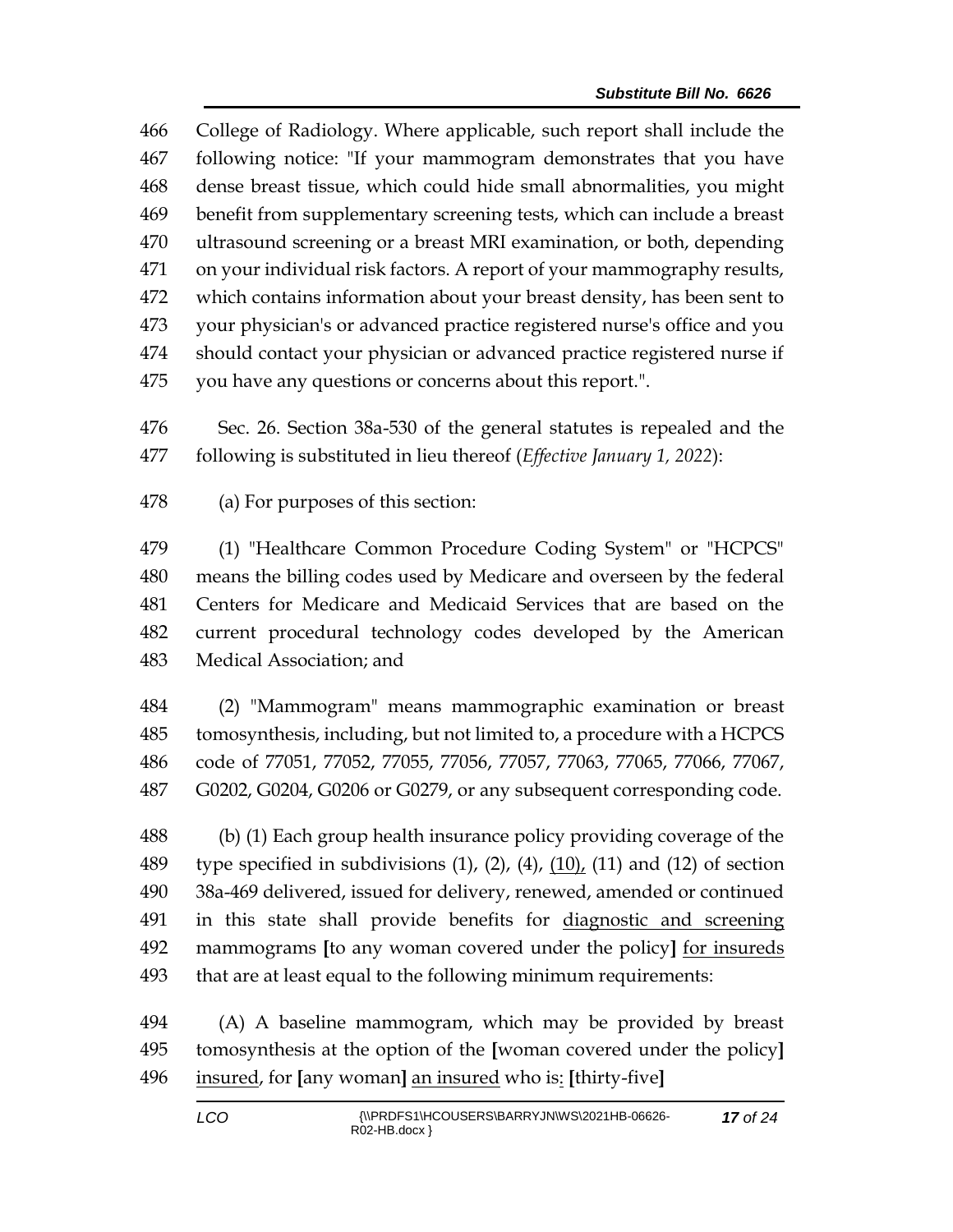| 497 | (i) Thirty-five to thirty-nine years of age, inclusive; [and] or         |  |  |
|-----|--------------------------------------------------------------------------|--|--|
| 498 | (ii) Younger than thirty-five years of age if the insured is believed to |  |  |
| 499 | be at increased risk for breast cancer due to:                           |  |  |
| 500 | (I) A family history of breast cancer;                                   |  |  |
| 501 | (II) Positive genetic testing for the harmful variant of breast cancer   |  |  |
| 502 | gene one, breast cancer gene two or any other gene variant that          |  |  |
| 503 | materially increases the insured's risk for breast cancer;               |  |  |
| 504 | (III) Prior treatment for a childhood cancer if the course of treatment  |  |  |
| 505 | for the childhood cancer included radiation therapy directed at the      |  |  |
| 506 | chest;                                                                   |  |  |
| 507 | (IV) Prior or ongoing hormone treatment as part of a gender              |  |  |
| 508 | reassignment; or                                                         |  |  |
| 509 | (V) Other indications as determined by the insured's physician or        |  |  |
| 510 | advanced practice registered nurse; and                                  |  |  |
| 511 | (B) [a mammogram] Mammograms, which may be provided by                   |  |  |
| 512 | breast tomosynthesis at the option of the [woman covered under the       |  |  |
| 513 | policy] insured, every year for [any woman] an insured who is: [forty]   |  |  |
| 514 | (i) Forty years of age or older; or                                      |  |  |
| 515 | (ii) Younger than forty years of age if the insured is believed to be at |  |  |
| 516 | increased risk for breast cancer due to:                                 |  |  |
| 517 | (I) A family history, or prior personal history, of breast cancer;       |  |  |
| 518 | (II) Positive genetic testing for the harmful variant of breast cancer   |  |  |
| 519 | gene one, breast cancer gene two or any other gene that materially       |  |  |
| 520 | increases the insured's risk for breast cancer;                          |  |  |
| 521 | (III) Prior treatment for a childhood cancer if the course of treatment  |  |  |
| 522 | for the childhood cancer included radiation therapy directed at the      |  |  |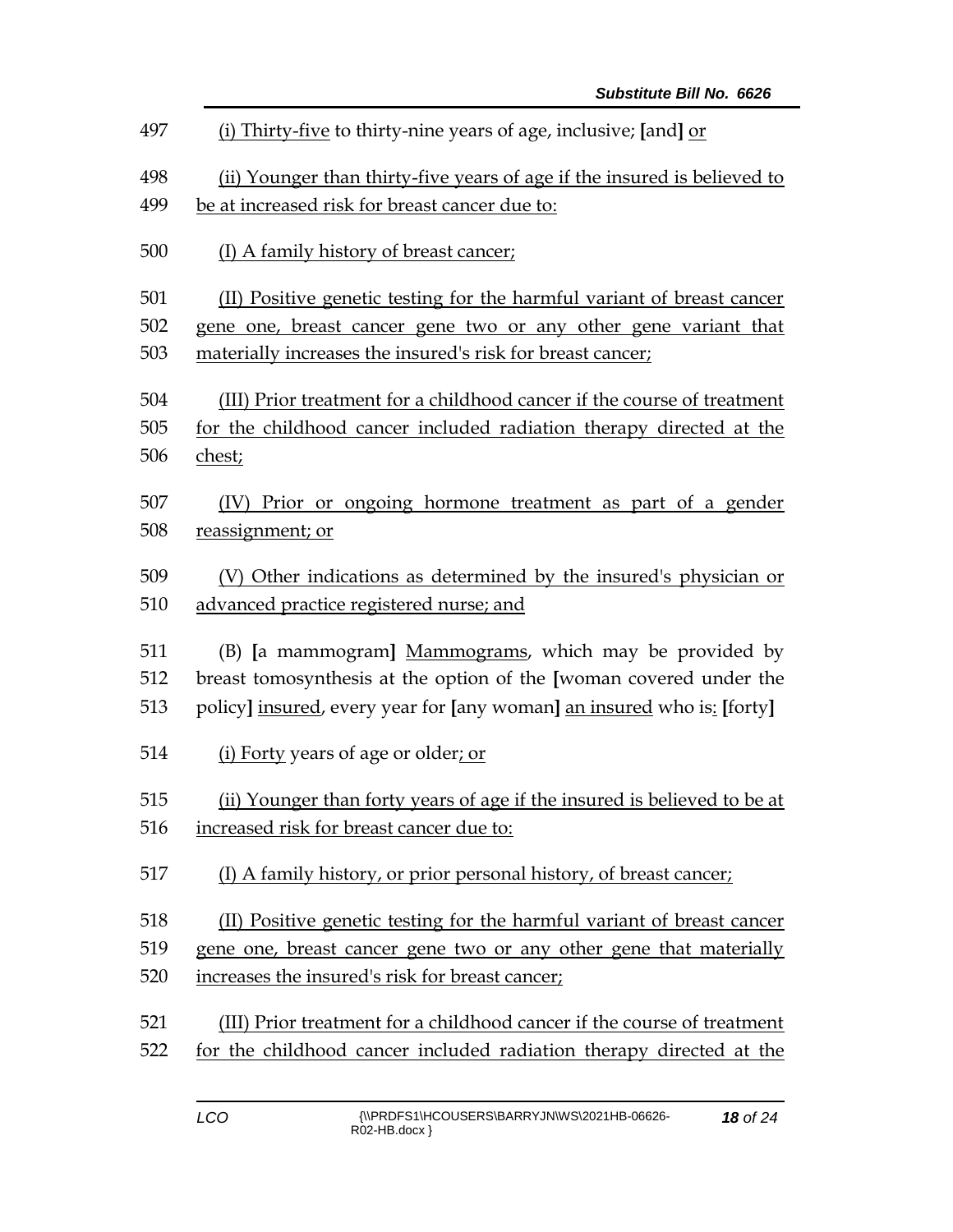| 523        | chest;                                                                                                                                                     |  |  |
|------------|------------------------------------------------------------------------------------------------------------------------------------------------------------|--|--|
| 524        | (IV) Prior or ongoing hormone treatment as part of a gender                                                                                                |  |  |
| 525        | reassignment; or                                                                                                                                           |  |  |
|            |                                                                                                                                                            |  |  |
| 526        | (V) Other indications as determined by the insured's physician or                                                                                          |  |  |
| 527        | advanced practice registered nurse.                                                                                                                        |  |  |
| 528        | (2) Such policy shall provide additional benefits for:                                                                                                     |  |  |
| 529        | (A) Comprehensive [ultrasound screening] diagnostic and screening                                                                                          |  |  |
| 530        | ultrasounds of an entire breast or breasts if:                                                                                                             |  |  |
|            |                                                                                                                                                            |  |  |
| 531        | (i) A mammogram demonstrates heterogeneous or dense breast                                                                                                 |  |  |
| 532        | tissue based on the Breast Imaging Reporting and Data System                                                                                               |  |  |
| 533        | established by the American College of Radiology; or                                                                                                       |  |  |
| 534        | (ii) [a woman] An insured is believed to be at increased risk for breast                                                                                   |  |  |
| 535        | cancer due to:                                                                                                                                             |  |  |
|            |                                                                                                                                                            |  |  |
| 536        | (I) $\underline{A}$ family history, or prior personal history, of breast cancer; [J]                                                                       |  |  |
| 537        |                                                                                                                                                            |  |  |
| 538        | (II) [positive] Positive genetic testing [, or] for the harmful variant of<br><u>breast cancer gene one, breast cancer gene two or any other gene that</u> |  |  |
| 539        | materially increases the insured's risk for breast cancer;                                                                                                 |  |  |
|            |                                                                                                                                                            |  |  |
| 540        | (III) Prior treatment for a childhood cancer if the course of treatment                                                                                    |  |  |
| 541        | for the childhood cancer included radiation therapy directed at the                                                                                        |  |  |
| 542        | chest;                                                                                                                                                     |  |  |
| 543        | Prior or ongoing hormone treatment as part of a gender<br>(IV)                                                                                             |  |  |
| 544        | reassignment; or                                                                                                                                           |  |  |
|            |                                                                                                                                                            |  |  |
| 545        | $[III]$ other] (V) Other indications as determined by [a woman's] the                                                                                      |  |  |
| 546        | insured's physician or advanced practice registered nurse; [or (iii) such                                                                                  |  |  |
| 547        | screening is recommended by a woman's treating physician for a                                                                                             |  |  |
| 548<br>549 | woman who (I) is forty years of age or older, (II) has a family history or<br>prior personal history of breast cancer, or (III) has a prior personal       |  |  |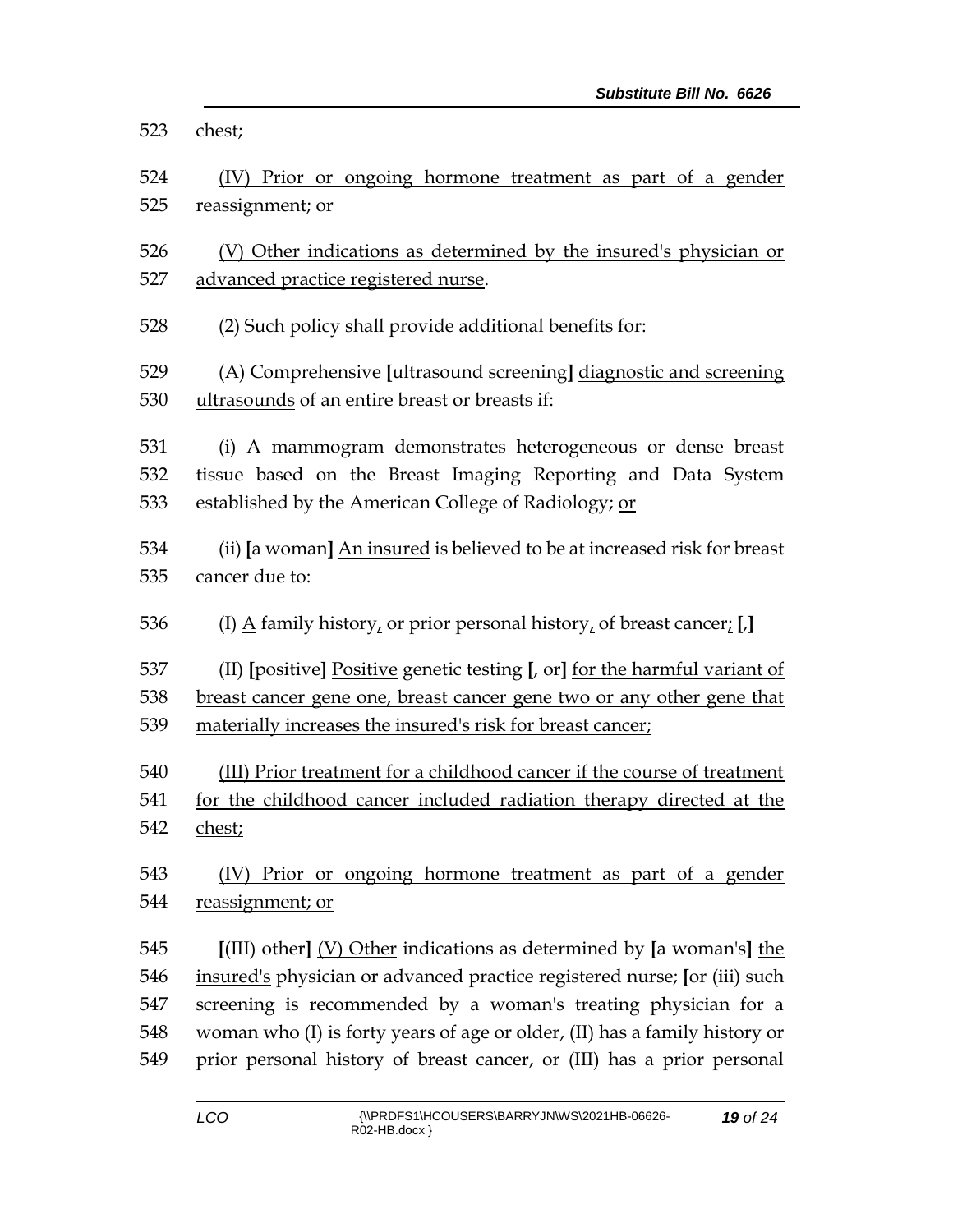| 550 | history of breast disease diagnosed through biopsy as benign; and]         |  |  |
|-----|----------------------------------------------------------------------------|--|--|
| 551 | (B) [Magnetic] Diagnostic and screening magnetic resonance imaging         |  |  |
| 552 | of an entire breast or breasts:                                            |  |  |
| 553 | (i) [in] In accordance with guidelines established by the American         |  |  |
| 554 | Cancer Society for an insured who is thirty-five years of age or older; or |  |  |
| 555 | (ii) If an insured is younger than thirty-five years of age and believed   |  |  |
| 556 | to be at increased risk for breast cancer due to:                          |  |  |
| 557 | (I) A family history, or prior personal history, of breast cancer;         |  |  |
| 558 | (II) Positive genetic testing for the harmful variant of breast cancer     |  |  |
| 559 | gene one, breast cancer gene two or any other gene that materially         |  |  |
| 560 | increases the insured's risk for breast cancer;                            |  |  |
| 561 | (III) Prior treatment for a childhood cancer if the course of treatment    |  |  |
| 562 | for the childhood cancer included radiation therapy directed at the        |  |  |
| 563 | chest;                                                                     |  |  |
| 564 | (IV) Prior or ongoing hormone treatment as part of a gender                |  |  |
| 565 | reassignment; or                                                           |  |  |
| 566 | (V) Other indications as determined by the insured's physician or          |  |  |
| 567 | advanced practice registered nurse;                                        |  |  |
| 568 | (C) Breast biopsies;                                                       |  |  |
| 569 | (D) Prophylactic mastectomies for an insured who is believed to be at      |  |  |
| 570 | increased risk for breast cancer due to positive genetic testing for the   |  |  |
| 571 | harmful variant of breast cancer gene one, breast cancer gene two or any   |  |  |
| 572 | other gene that materially increases the insured's risk for breast cancer; |  |  |
| 573 | and                                                                        |  |  |
| 574 | (E) Breast reconstructive surgery for an insured who has undergone:        |  |  |
| 575 | (i) A prophylactic mastectomy; or                                          |  |  |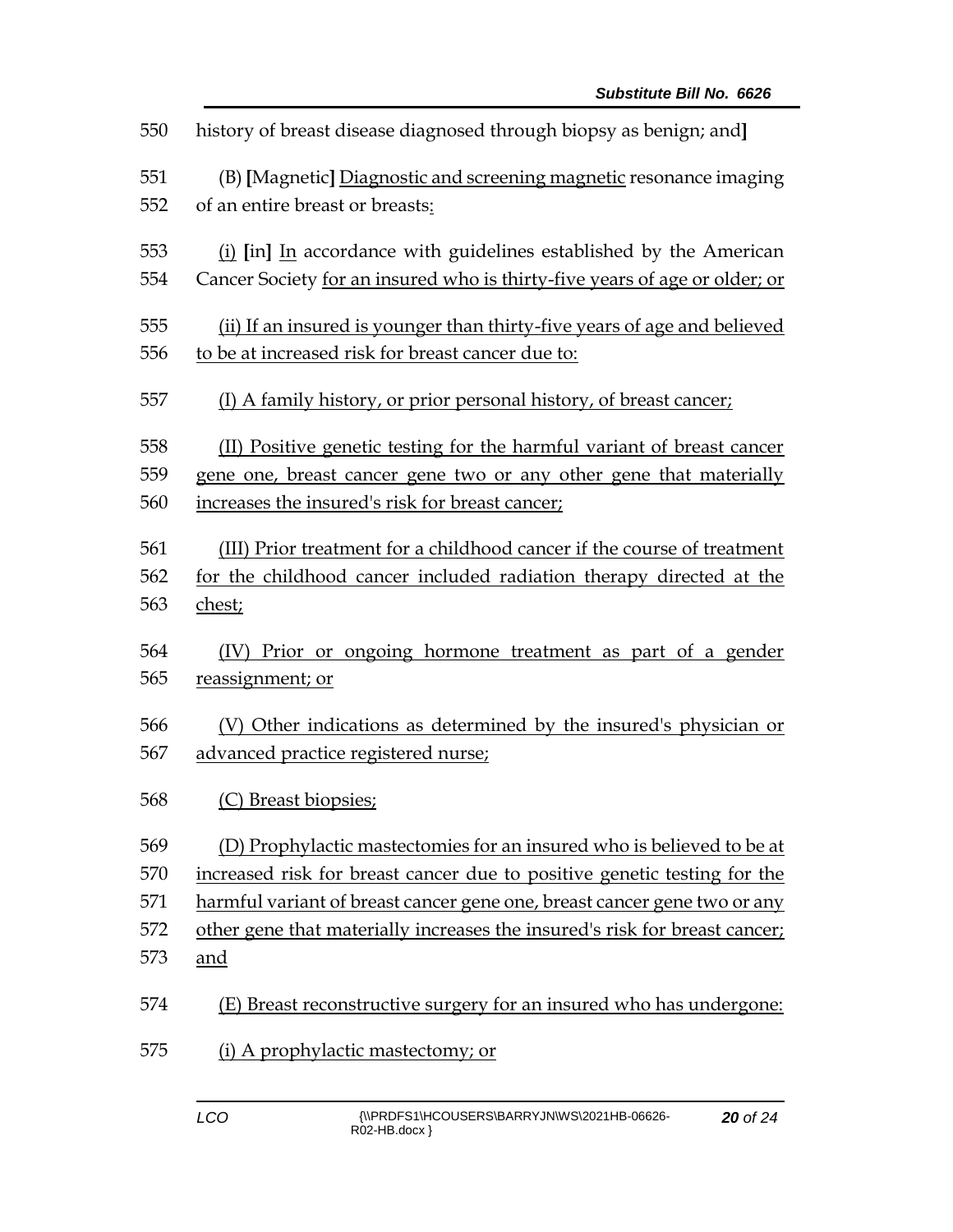(ii) A mastectomy as part of the insured's course of treatment for breast cancer.

 (c) Benefits under this section shall be subject to any policy provisions that apply to other services covered by such policy, except that no such policy shall impose a coinsurance, copayment, deductible or other out- of-pocket expense for such benefits. The provisions of this subsection shall apply to a high deductible health plan, as that term is used in subsection (f) of section 38a-520, to the maximum extent permitted by federal law, except if such plan is used to establish a medical savings account or an Archer MSA pursuant to Section 220 of the Internal Revenue Code of 1986 or any subsequent corresponding internal revenue code of the United States, as amended from time to time, or a health savings account pursuant to Section 223 of said Internal Revenue Code, as amended from time to time, the provisions of this subsection shall apply to such plan to the maximum extent that (1) is permitted by federal law, and (2) does not disqualify such account for the deduction allowed under said Section 220 or 223, as applicable.

 (d) Each mammography report provided to **[**a patient**]** an insured shall include information about breast density, based on the Breast Imaging Reporting and Data System established by the American College of Radiology. Where applicable, such report shall include the following notice: "If your mammogram demonstrates that you have dense breast tissue, which could hide small abnormalities, you might benefit from supplementary screening tests, which can include a breast ultrasound screening or a breast MRI examination, or both, depending on your individual risk factors. A report of your mammography results, which contains information about your breast density, has been sent to your physician's or advanced practice registered nurse's office and you should contact your physician or advanced practice registered nurse if you have any questions or concerns about this report.".

 Sec. 27. Section 19a-193a of the general statutes is repealed and the following is substituted in lieu thereof (*Effective January 1, 2022*):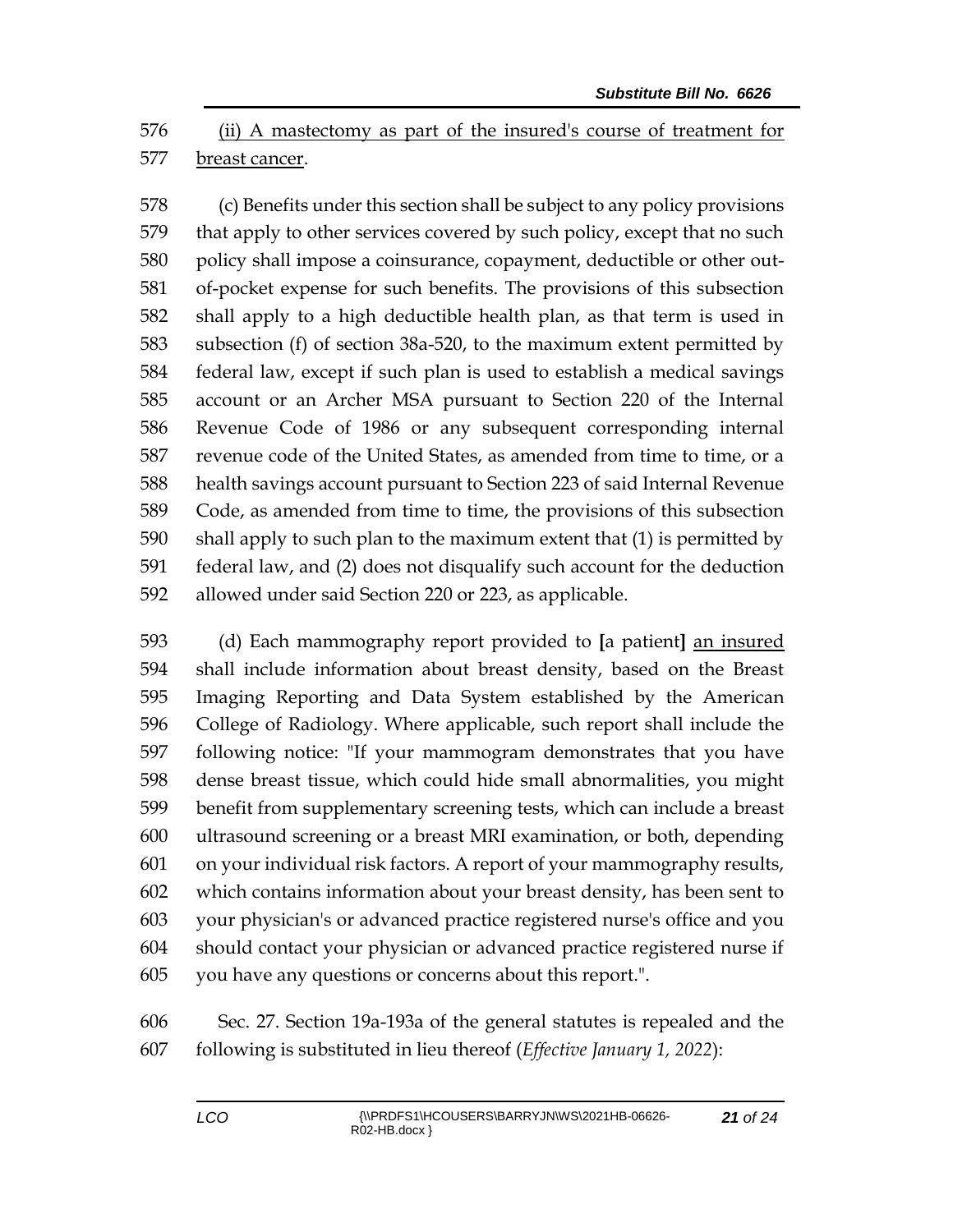(a) Except as provided in subsection (c) of this section and subject to the provisions of sections 19a-177, 38a-498, as amended by this act, and  $38a-525$ , as amended by this act, any person who receives emergency medical treatment services or transportation services from a licensed ambulance service, certified ambulance service or paramedic intercept service shall be liable to such ambulance service for the reasonable and necessary costs of providing such services, irrespective of whether such person agreed or consented to such liability.

 (b) Except as provided in subsection (c) of this section, any person who receives medical services or transport services under nonemergency conditions from a mobile integrated health care program shall be liable to such mobile health care integrated program for the reasonable and necessary costs of providing such services.

 (c) The provisions of this section shall not apply to any person who receives: **[**emergency**]**

 (1) Emergency medical treatment services or transportation services from a licensed ambulance service, certified ambulance service, paramedic intercept service or mobile integrated health care program for an injury arising out of and in the course of such person's employment as defined in section 31-275; **[**.**]** or

 (2) Transportation services from a licensed ambulance service, certified ambulance service or paramedic intercept service if such service reasonably believes that such transportation services are nonemergency transportation services, unless such service, before providing such transportation services:

 (A) Discloses to such person the potential cost to such person if such transportation services are nonemergency transportation services; and

 (B) Receives written consent from such person to provide such transportation services.

Sec. 28. (NEW) (*Effective October 1, 2021*) (a) As used in this section,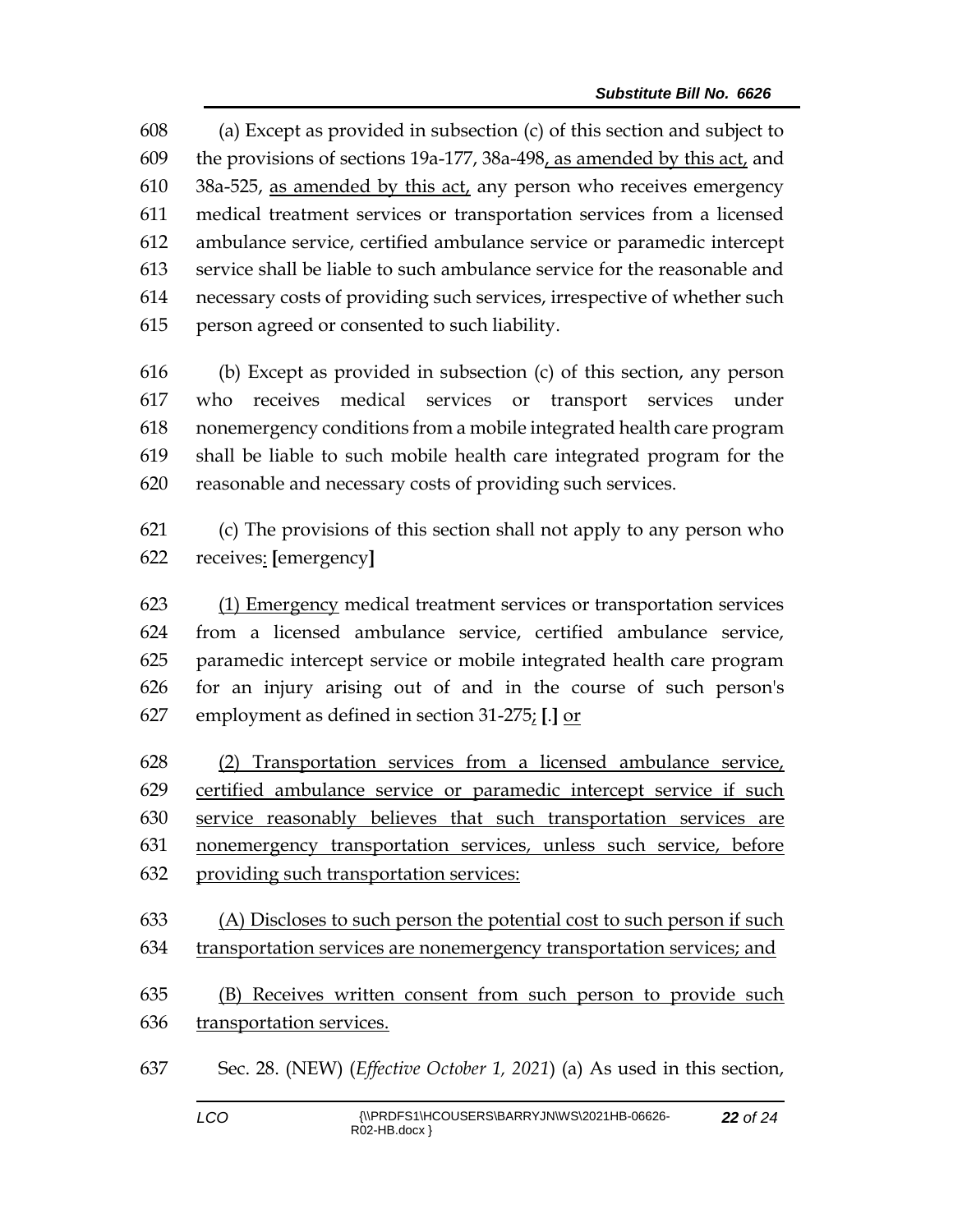"mammogram" has the same meaning as provided in sections 38a-503 and 38a-530 of the general statutes, as amended by this act. (b) Each health care provider who provides a mammogram to a patient shall provide to the patient: (1) Advance notice disclosing whether a proposed test or examination to further investigate the results of the mammogram is: (A) An elective test or examination; and (B) Covered under the terms of the patient's health coverage; and (2) An opportunity to determine whether the cost of a proposed test or examination to further investigate the results of the mammogram is covered under the terms of the patient's health coverage. (c) The Commissioner of Public Health may adopt regulations, in consultation with the Insurance Commissioner and in accordance with the provisions of chapter 54 of the general statutes, to implement the

652 provisions of this section.

| This act shall take effect as follows and shall amend the following |                 |             |
|---------------------------------------------------------------------|-----------------|-------------|
| sections:                                                           |                 |             |
|                                                                     |                 |             |
| Section 1                                                           | January 1, 2022 | New section |
| Sec. 2                                                              | January 1, 2022 | New section |
| Sec. 3                                                              | January 1, 2022 | New section |
| Sec. 4                                                              | January 1, 2022 | New section |
| Sec. 5                                                              | January 1, 2022 | New section |
| Sec. 6                                                              | January 1, 2022 | New section |
| Sec. 7                                                              | January 1, 2022 | New section |
| Sec. 8                                                              | January 1, 2022 | New section |
| Sec. 9                                                              | January 1, 2022 | New section |
| Sec. 10                                                             | January 1, 2022 | New section |
| Sec. 11                                                             | January 1, 2022 | New section |
| Sec. 12                                                             | January 1, 2022 | New section |
| Sec. 13                                                             | January 1, 2022 | New section |
| Sec. 14                                                             | January 1, 2022 | New section |